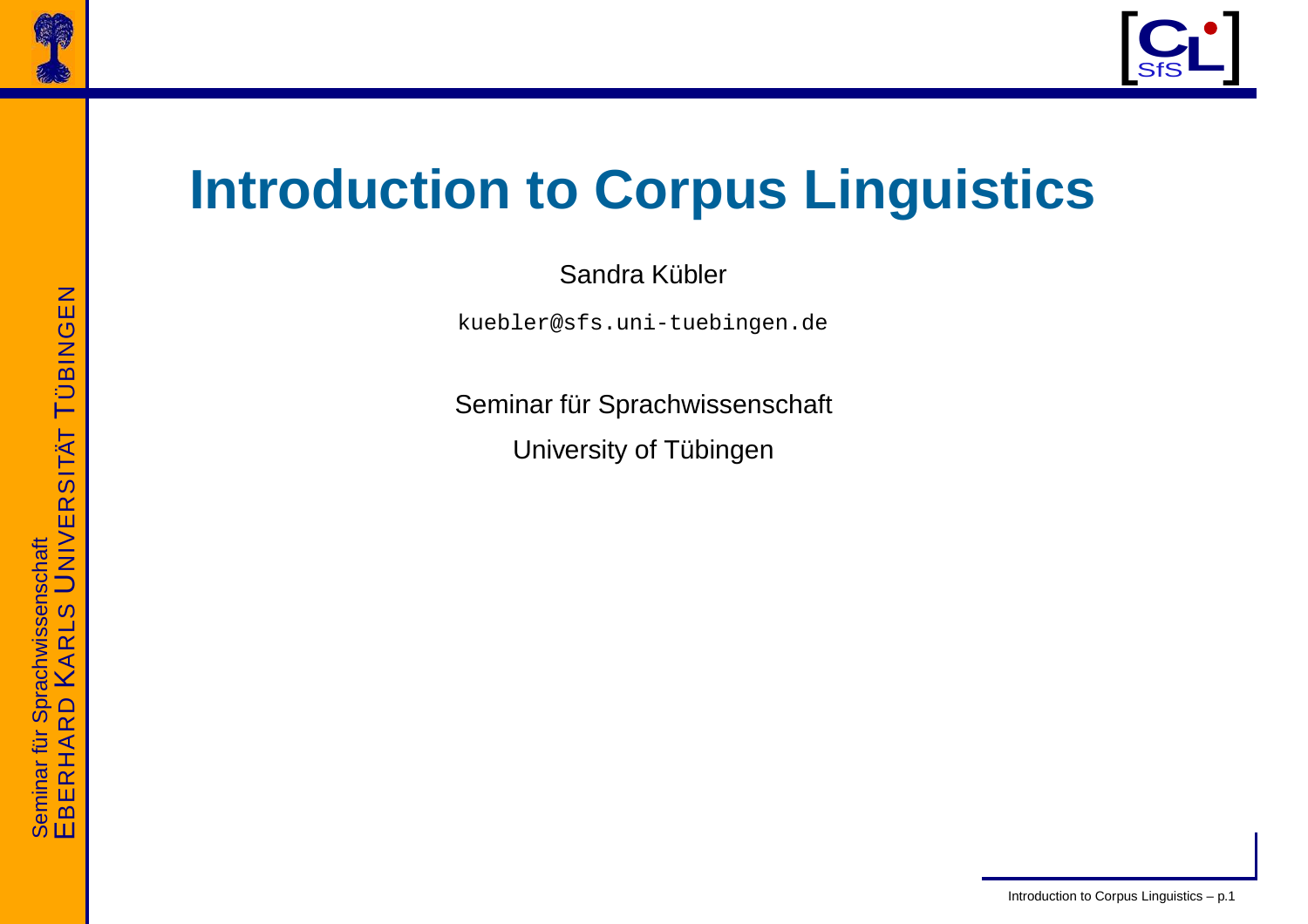

## **Overvie w of the Course**



- introduction to corpus lingustics (Mon)
- tokenization, lemmatization, named entity annotation (Mon)
- POS tagging (Tue)
- **•** treebanking (Wed)
- chunk parsing, parsing (Thu)
- searching in annotated corpor a (F ri)
- parallel corpor a (F ri)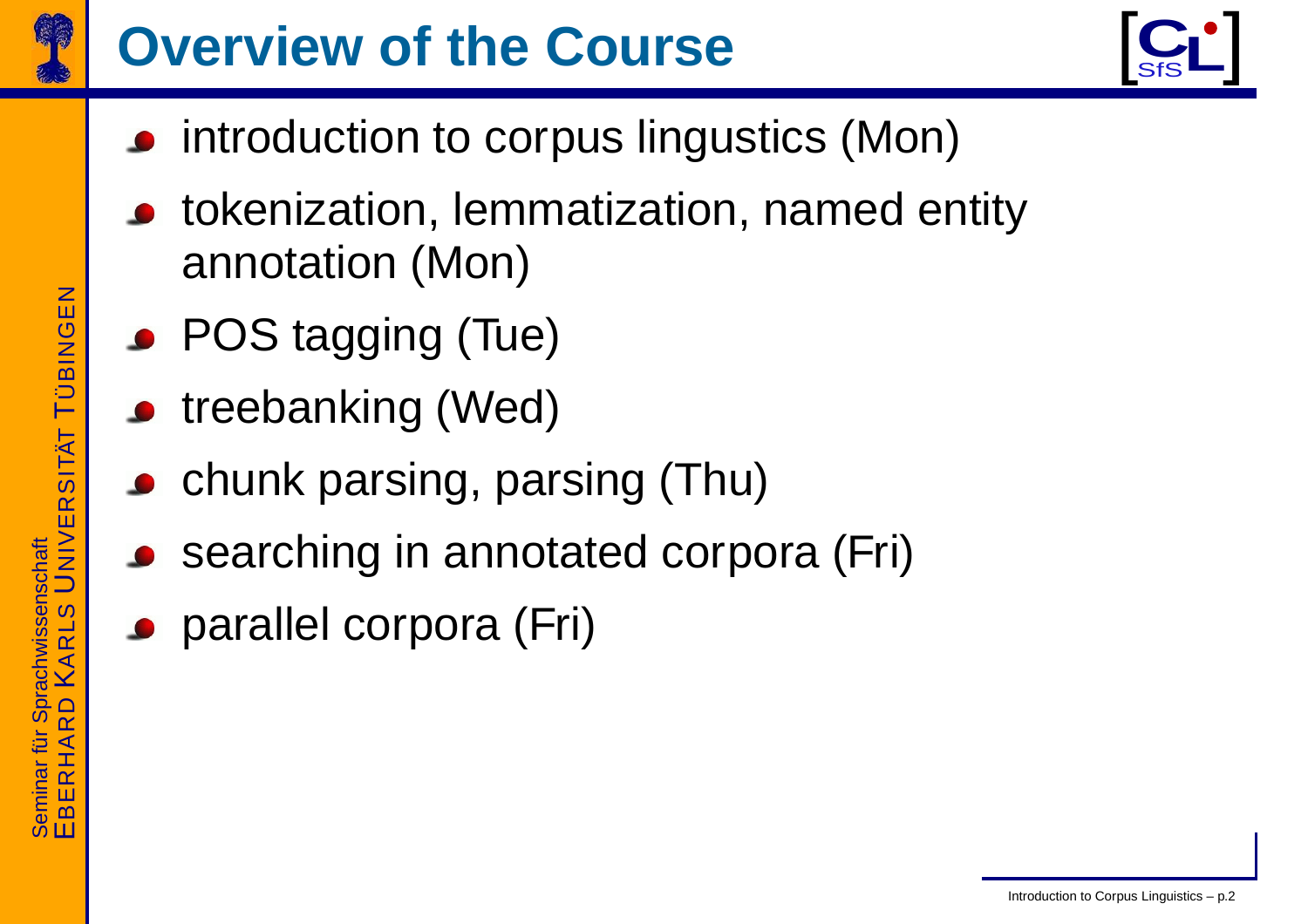

## **What is a Corpus?**



– p.3

CORPUS: (1) A collection of texts, especically if complete and self-contained: the corpus of Anglo-Saxon verse. (2) In linguistics and lexicog raph y, <sup>a</sup> body of texts, utterances, or other specimens considered more or less representativ e of a language, and usually stored as an electronic database. Currently, computer corpor a ma y store man y millions of running words, whose features can be analyzed b y means of tagging (the addition of identifying and classifying tags to words and other formations) and the use of concordancing prog rams. Corpus linguistics studies data in an y such corpus ...

(from The Oxford Companion to the English Language, ed. McArthur & McArthur, 1992) Introduction to Corpus Linguistics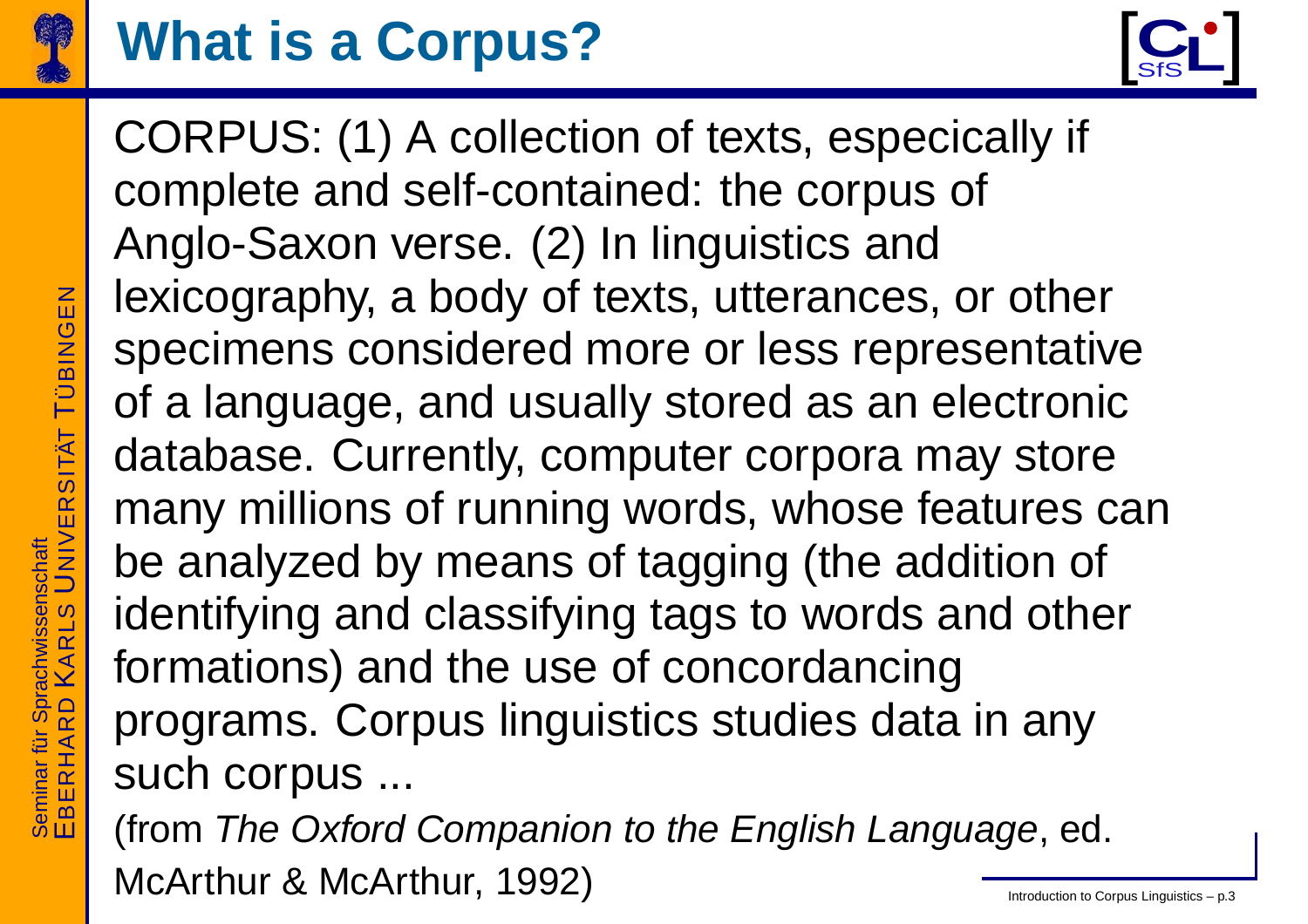

# **Wh y Are Electronic Corpora Useful?**



- as a collection of examples for linguists
- as a data resource for lexicog raphers
- as instruction material for language teachers and learners
- as training material for natural language processing applications
	- **training of speech recognizers**
	- **training of statistical part-of-speech taggers** and parsers
	- training of example-based and statistical machine translation systems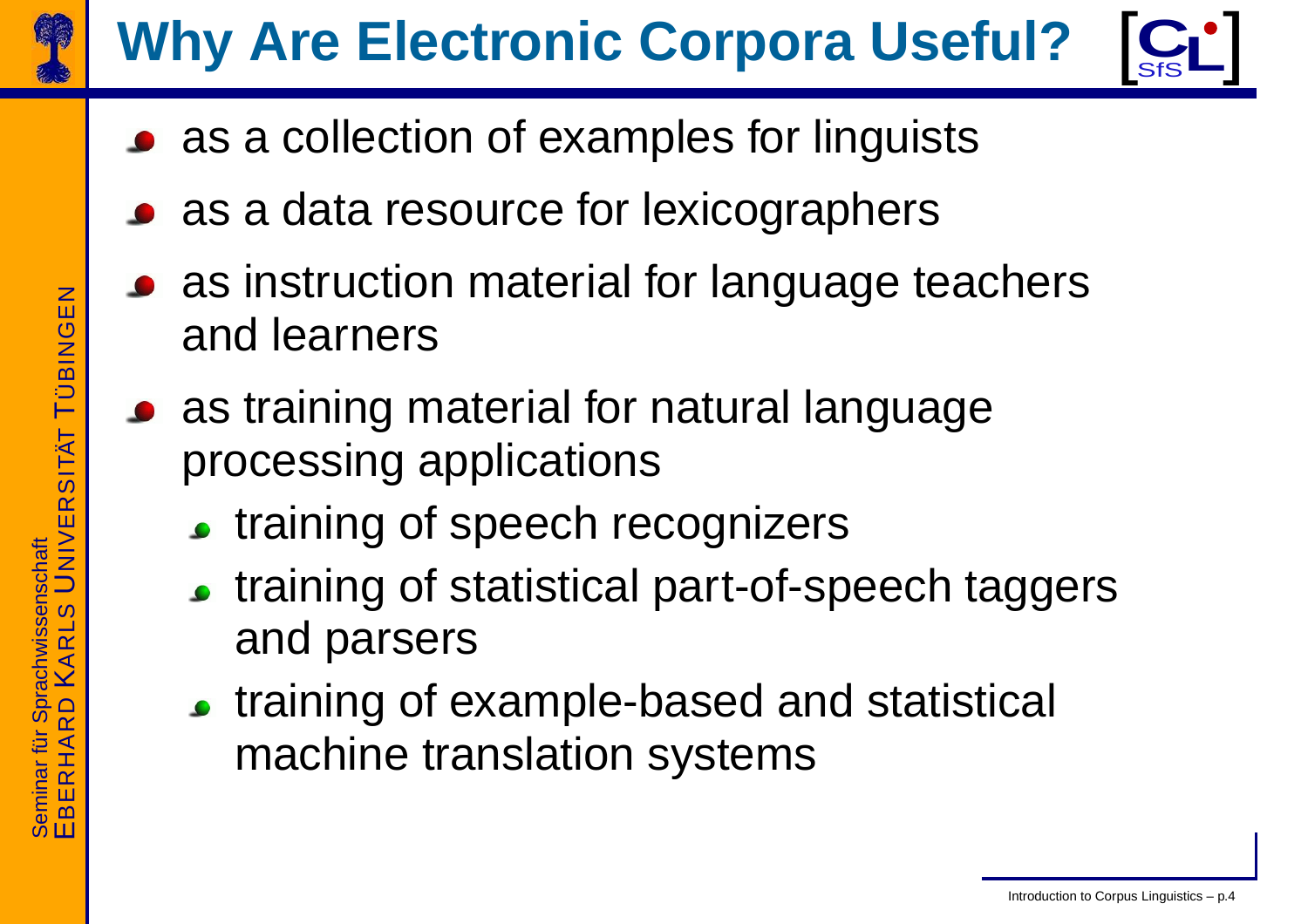

## **Examples for Linguists**



#### Give examples for English noun phrases ...

Introduction to Corpus Linguistics – p.5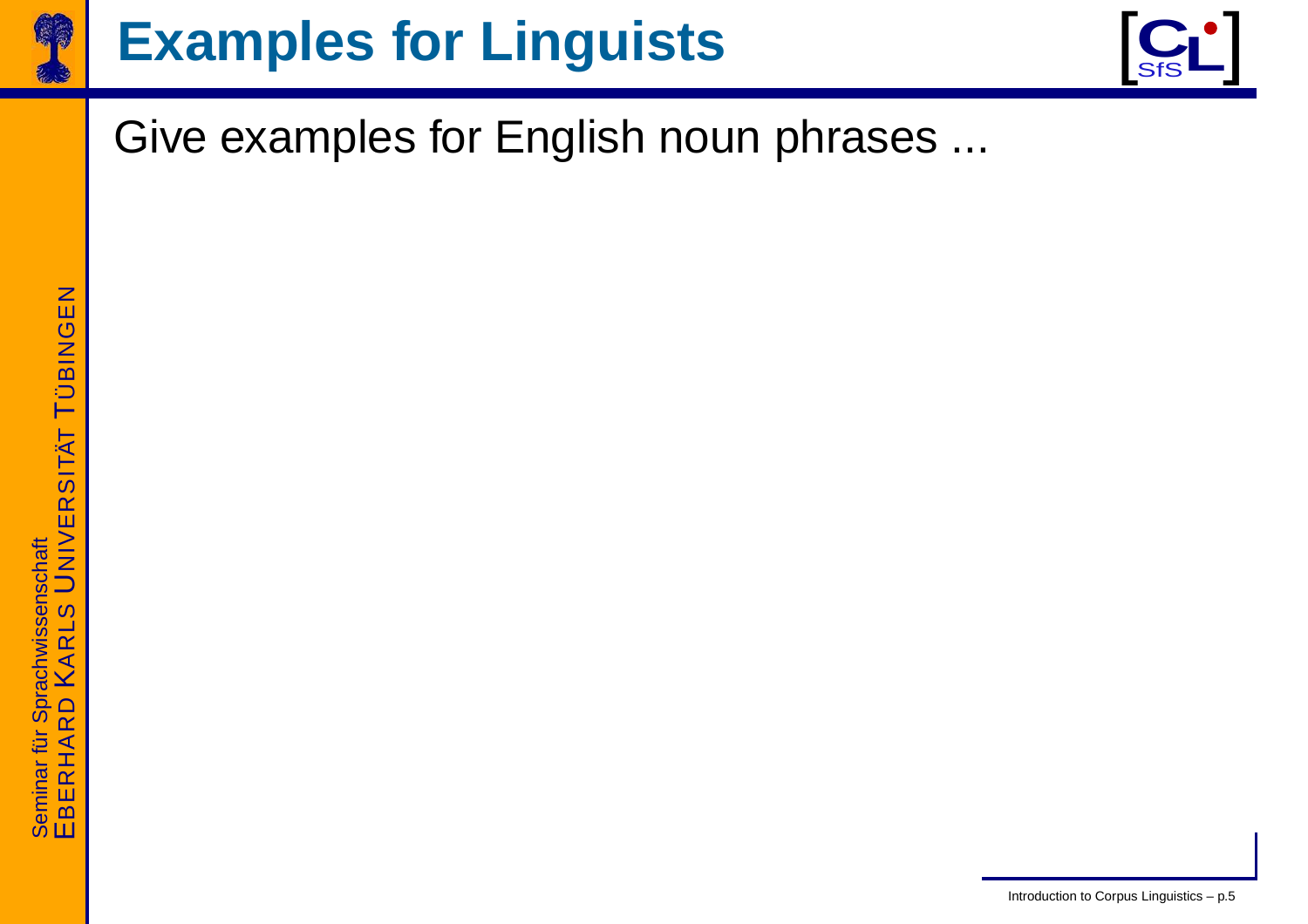

## **Examples for Linguists**



#### Give examples for English noun phrases ...

#### examples from the Penn treebank:

- USX's transition from Big Steel to Big Oil
- **Pittsburgh instead of New York or Findlay,** Ohio, Marathon 's home
- his concern about boosting shareholder value
- the modest goal of becoming tax manager by the age of 46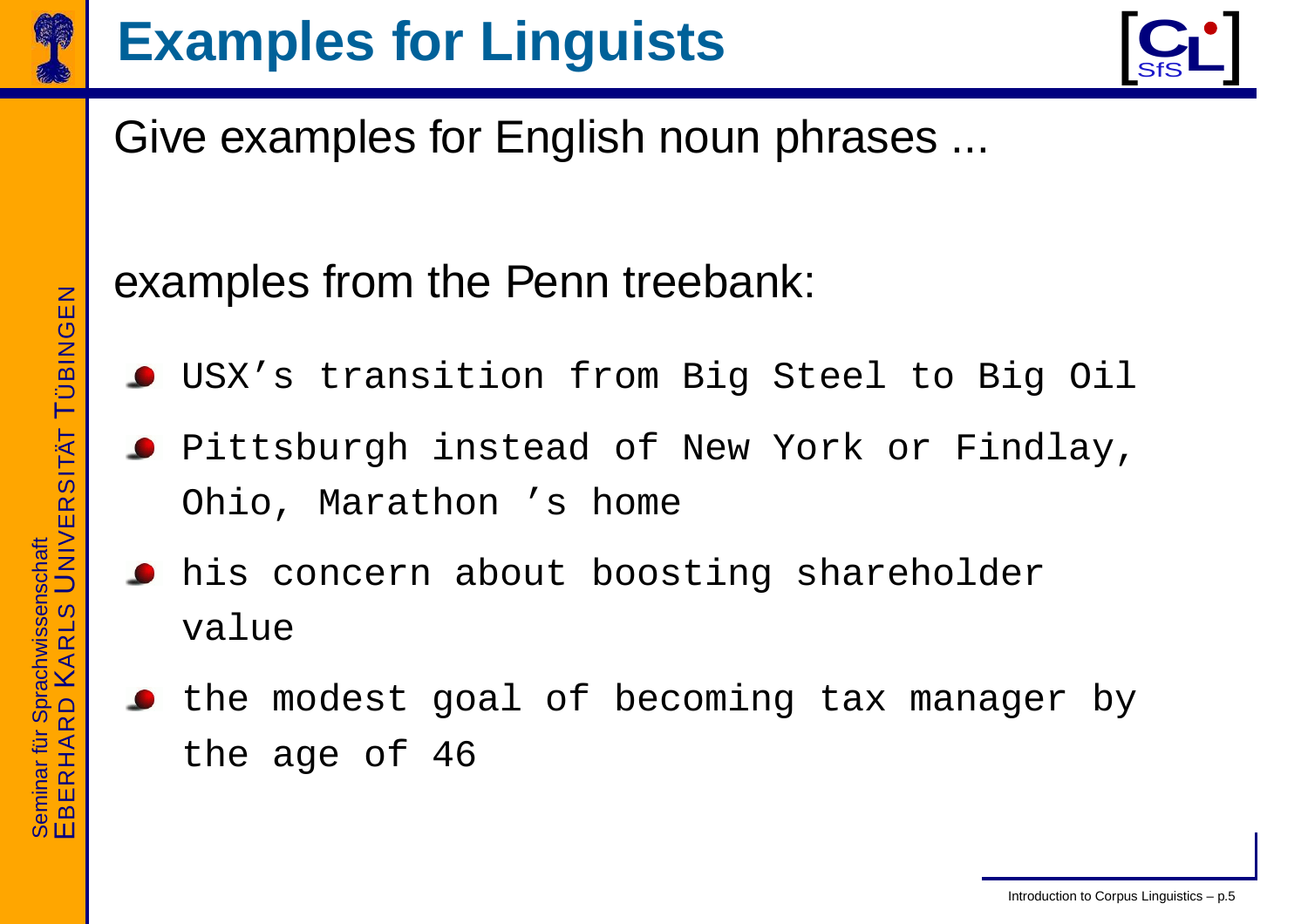

# **Examples for Linguists (2)**



- a move that, in effect, raised the cost of a \$7.19 billion Icahn bid by about \$3 billion
- an undistinguished college student who dabbled in zoology until he concluded that he couldn't stand cutting up frogs
- the sale of the reserves of Texas Oil & Gas, which was acquired three years ago and hasn't posted any significant operating profits since
- not just its reserves of about 1.2 trillion cubic feet of natural gas and 28 million barrels of oil but also its pipeline, gasgathering and contract-drilling operations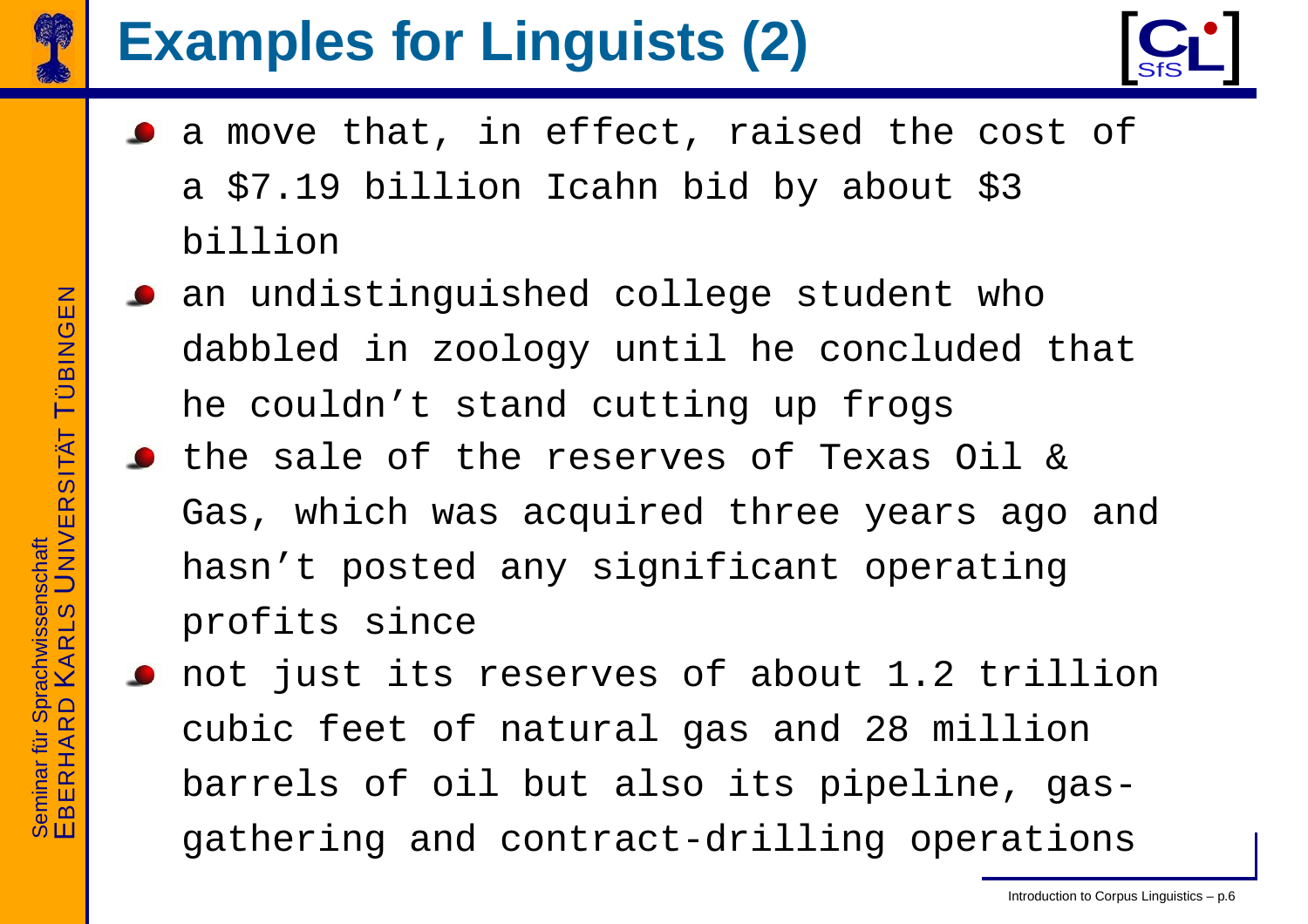

# $D$ ata for Lexicographers  $\left[\begin{array}{c} C_1 \ S_1 \end{array}\right]$



#### How many senses does the word line have?

Introduction to Corpus Linguistics – p.7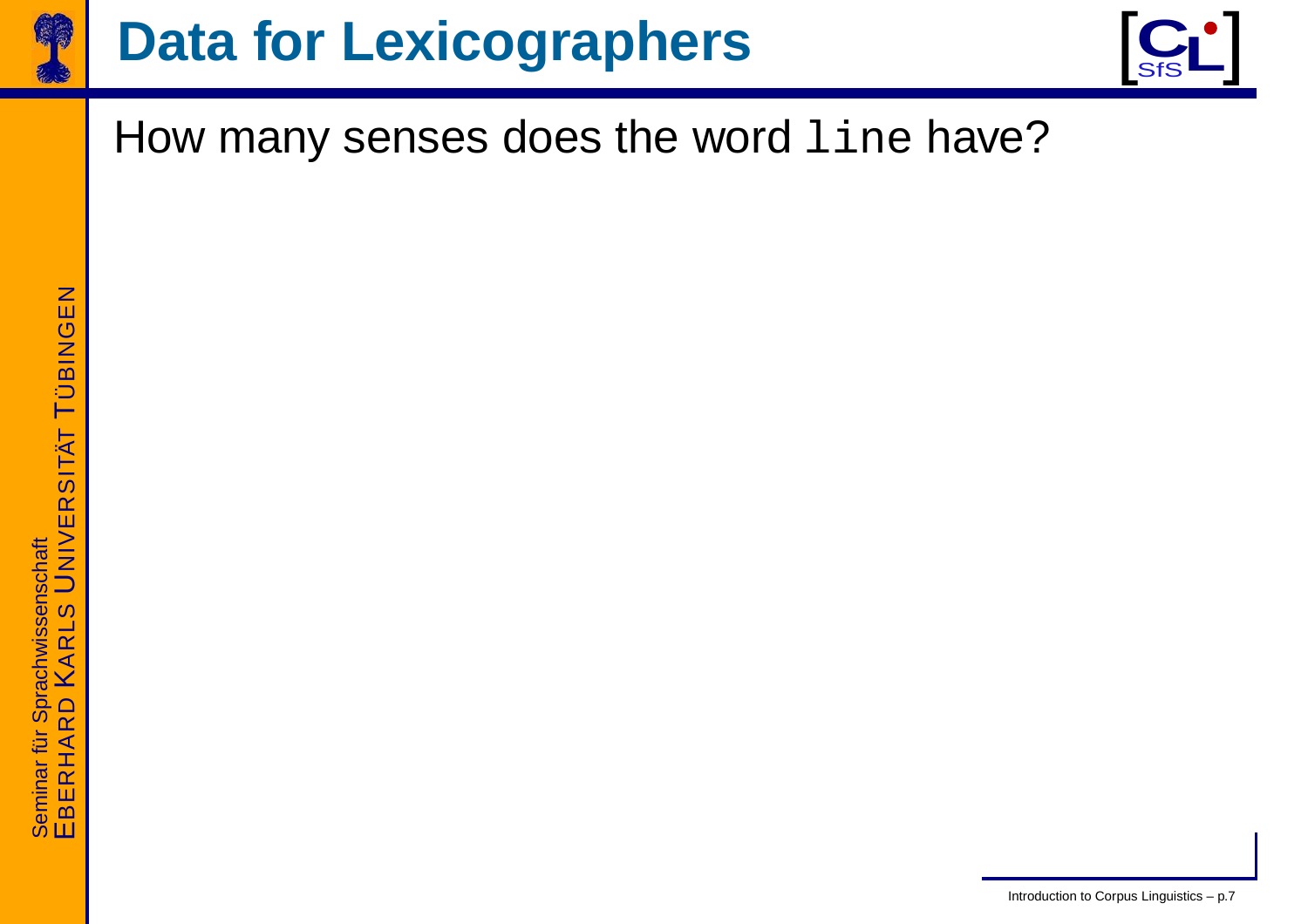

# **Data for Lexicographers**



How many senses does the word line have? 14 (according to Webster's New Encyclopedic Dictionary, 1994):

- 1. a comparatively strong slender cord
- 2. a cord, wire, or tape used in measuring and leveling
- 3. piping for conveying a fluid
- 4. a row of words, letters, numbers or symbols that are written, printed, or displayed
- 5. something that is distinct, elongated, and narrow
- 6. a state of agreement (bring ideas into line)
- 7. a course of conduct, action, or thought (a political line)
- 8. limit, restraint (overstep the line of good taste) .-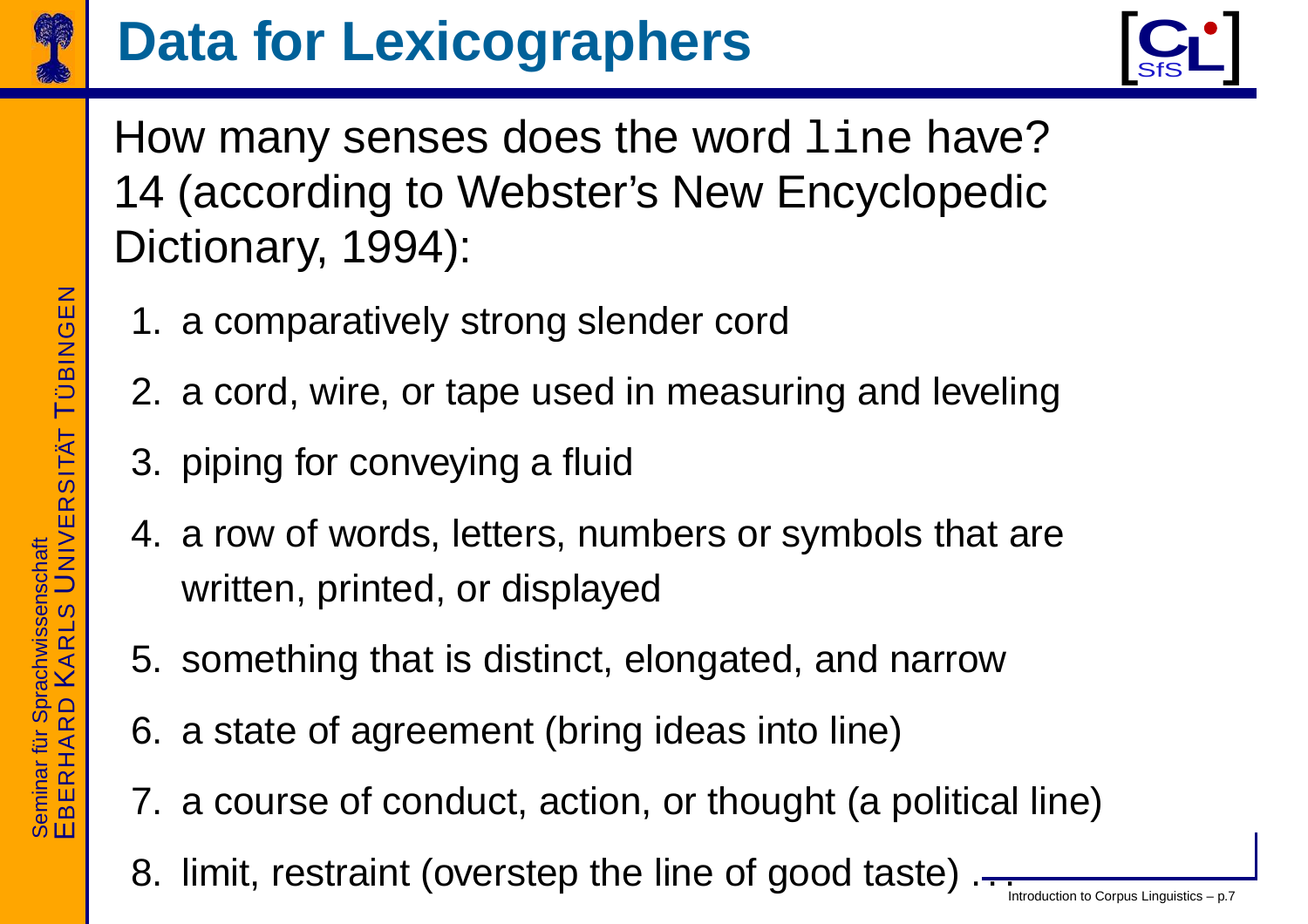

# **Instruction for Language Learning**  $\left[\begin{array}{c} C_1 \\ S' \end{array}\right]$



#### How do you say in English: think about or think on?

Introduction to Corpus Linguistics – p.8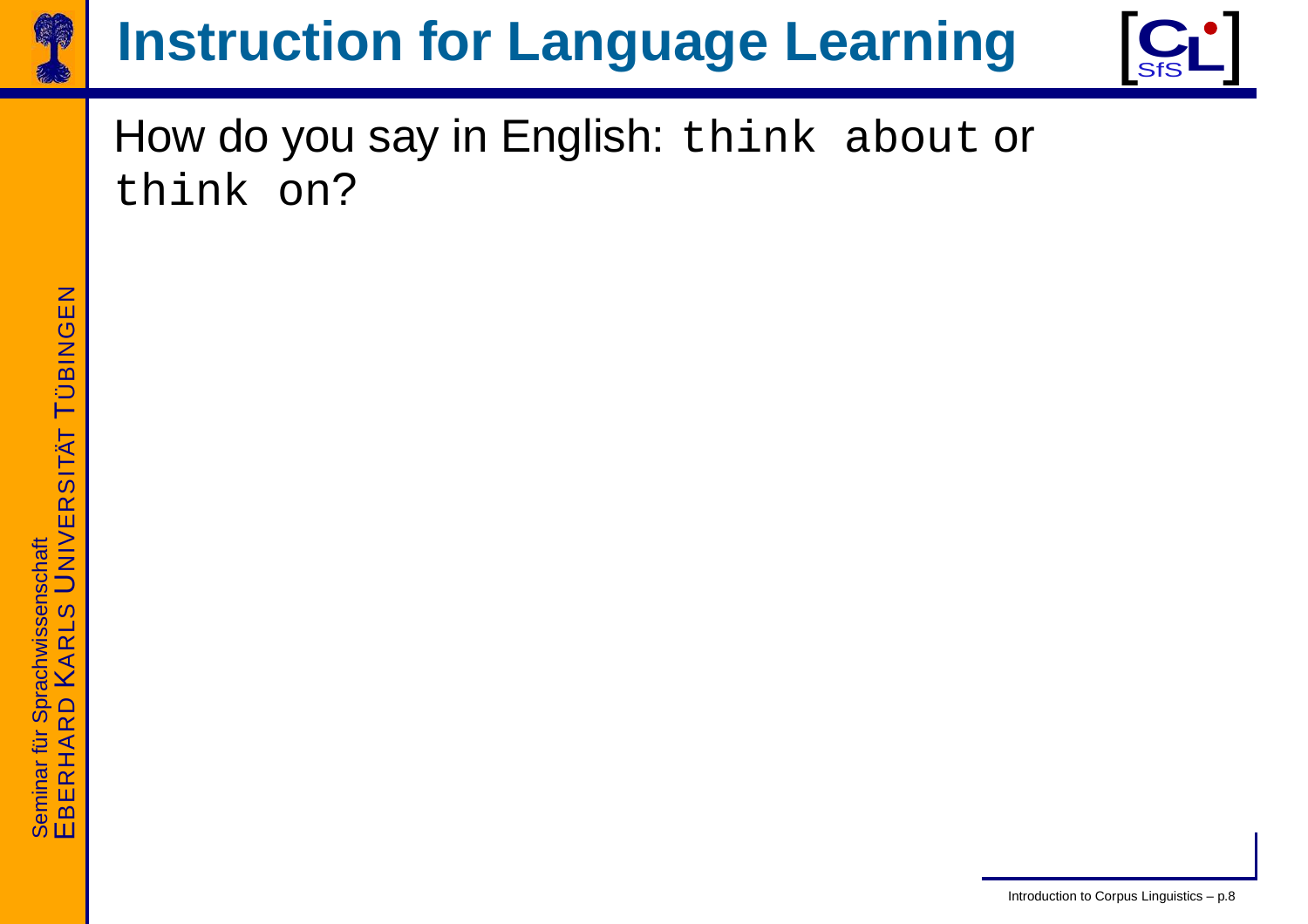

# **Instruction for Language Learning**  $\left[\begin{array}{c} C_1 \\ S' \end{array}\right]$



How do you say in English: think about or think on?

If in doubt, ask google:

36.300.000 hits for think about

738.000 hits for think on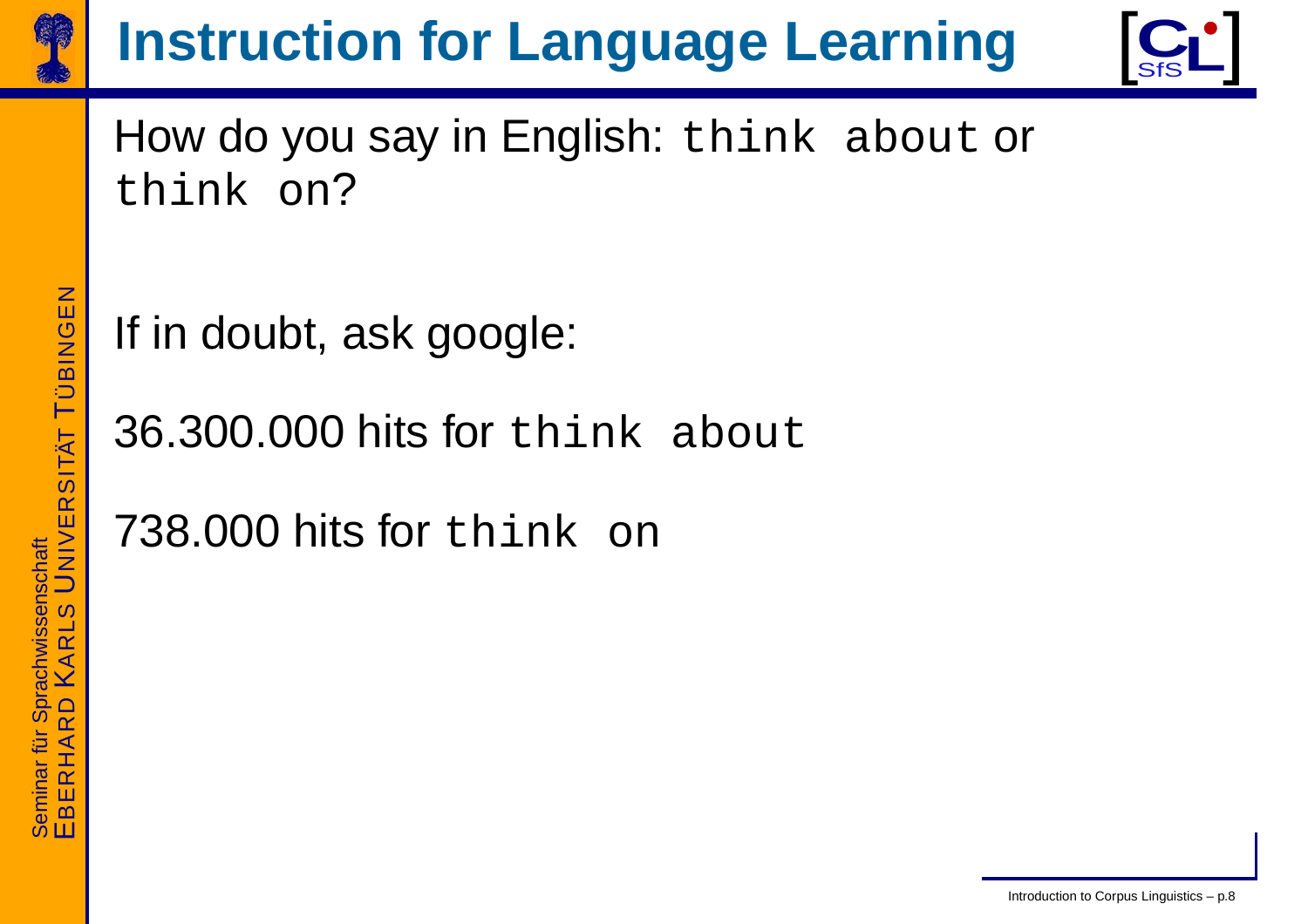

## **Types of Corpora**



- mono-lingual versus multi-lingual corpora
- special-purpose, domain-specific corpora versus general-purpose, large-scale corpora
- spoken language corpora versus collections of written text
- ad-hoc corpus collections versus balanced, representative corpora
- raw text versus marked-up documents
- unannotated versus annotated corpora
- WWW as a corpus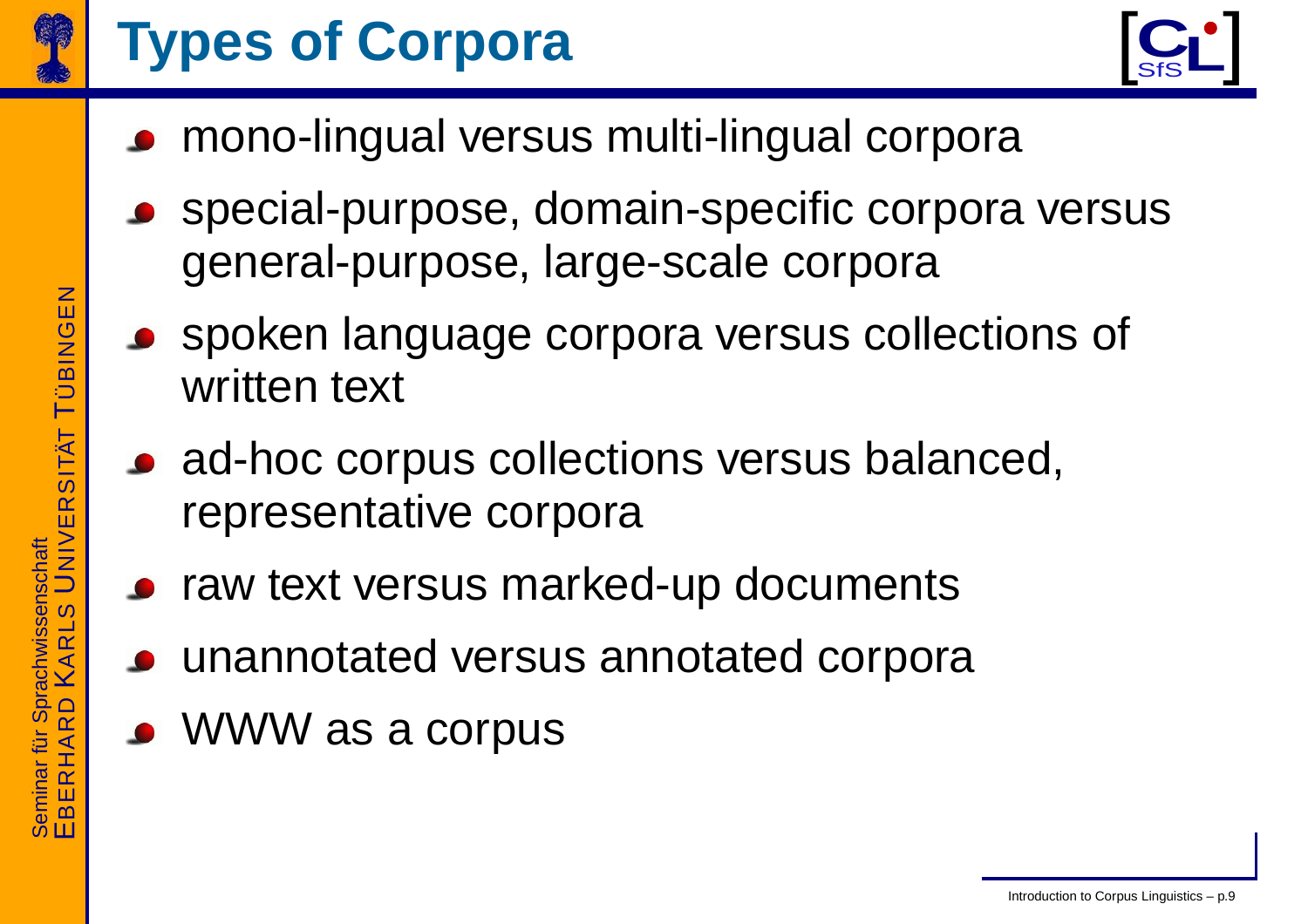

# **Bad Start for Corpus Linguistics** [C<sup>C</sup>]



#### Noam Chomsky (1957) *Syntactic Structures*:

p. 15: ". . . it is obvious that the set of grammatical sentences cannot be identified with any particular corpus of utterances . . .

. . . a grammar mirrors the behavior of the speaker, who, on the basis of <sup>a</sup> finite and accidental experience with language, can produce or understand an indefinite number of new sentences."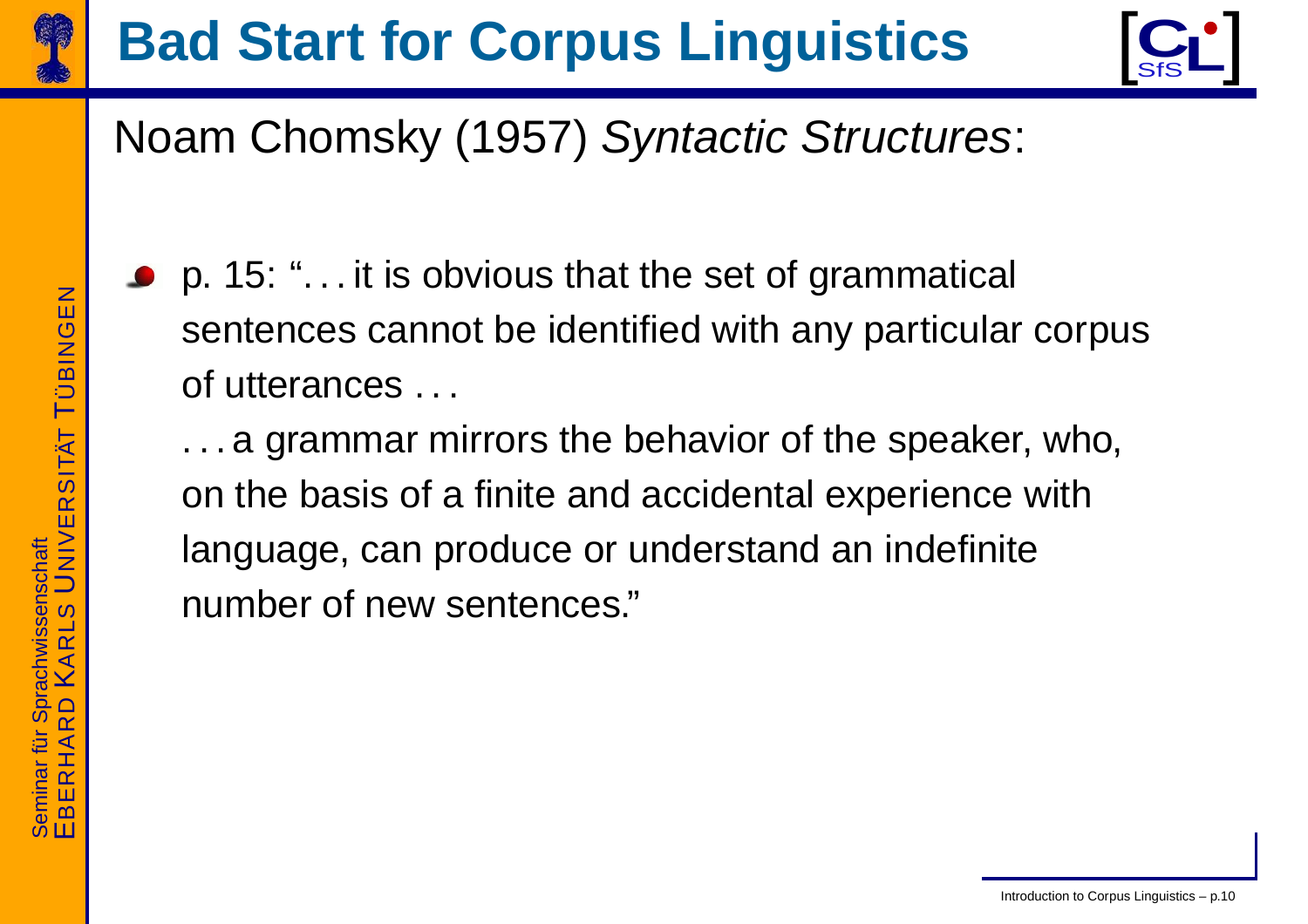

# **Bad Start for Corpus Linguistics (2)**  $\left[\begin{array}{c} C_1 \\ S' \end{array}\right]$

#### Noam Chomsky (1957) *Syntactic Structures*:

p. 16/17: ". . . ones's ability to produce and recognize grammatical utterances is not based on notions of statistical approximations or the like.

. . . If we rank the sequences of <sup>a</sup> given length in order of statistical approximation to English, we will find both grammatical and ungrammatical sequences scattered throughout the list; there appears to be no particular relation between the order of approximations and grammaticalness."

E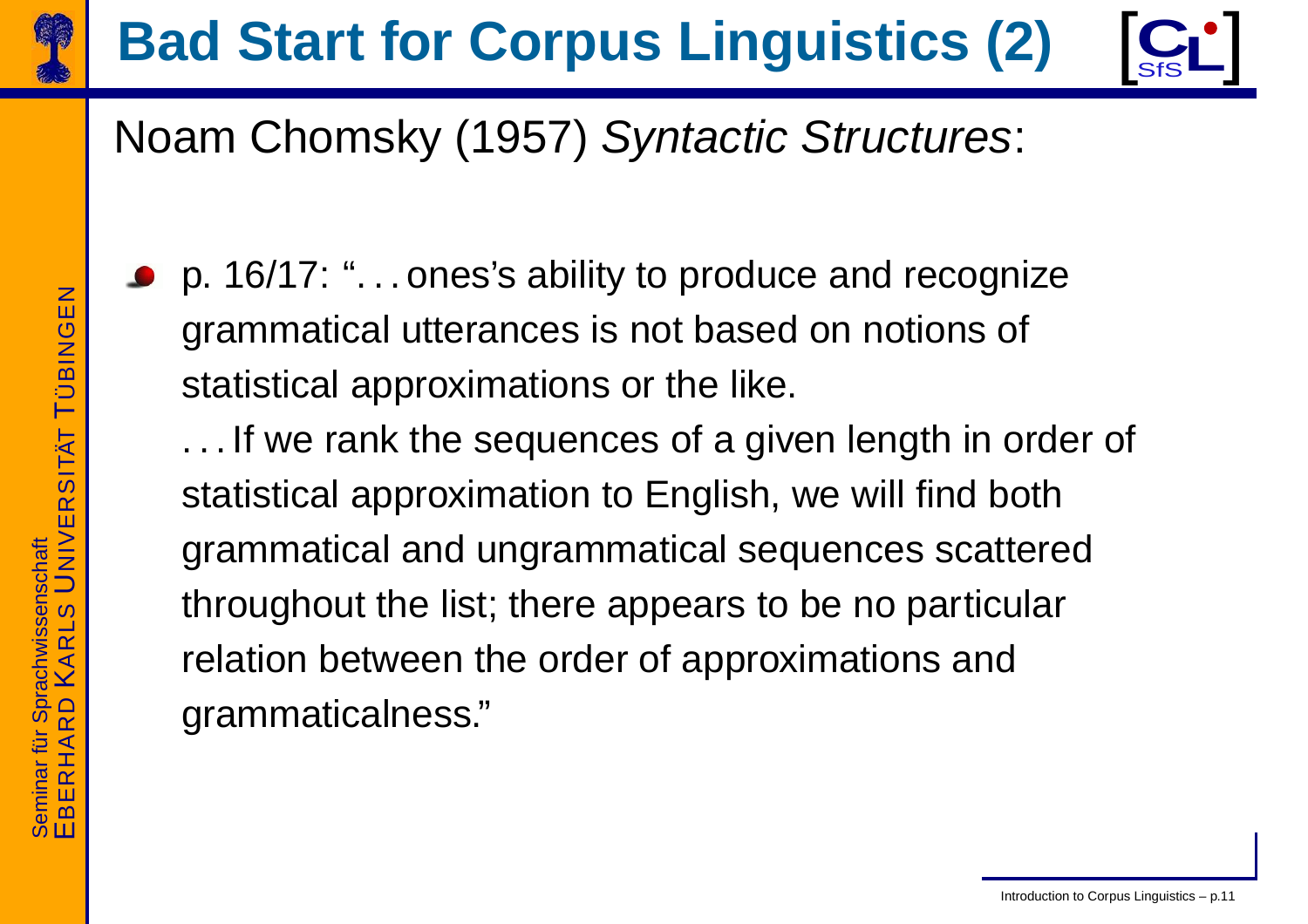

## **English Corpora**



- **Br own Corpus**: 1 million words of written American English texts from various genres, dating from 1961
- **Lancaster-Oslo-Ber gen (LOB) Corpus**: 1 million words of written British English texts, dating from 1961. Genres are parallel to the Brown Corpus.
- **British National Corpus**: 100 mio. words of written and spoken language, balanced corpus of current British English
- **Internation Corpus of English (ICE)**: national or regional varieties of English; one million word collections of contemporar y spoken and written English (Great Britain, USA, Australia, South Africa, Canada, Hong Kong, India, etc.) Introduction to Corpus Linguistics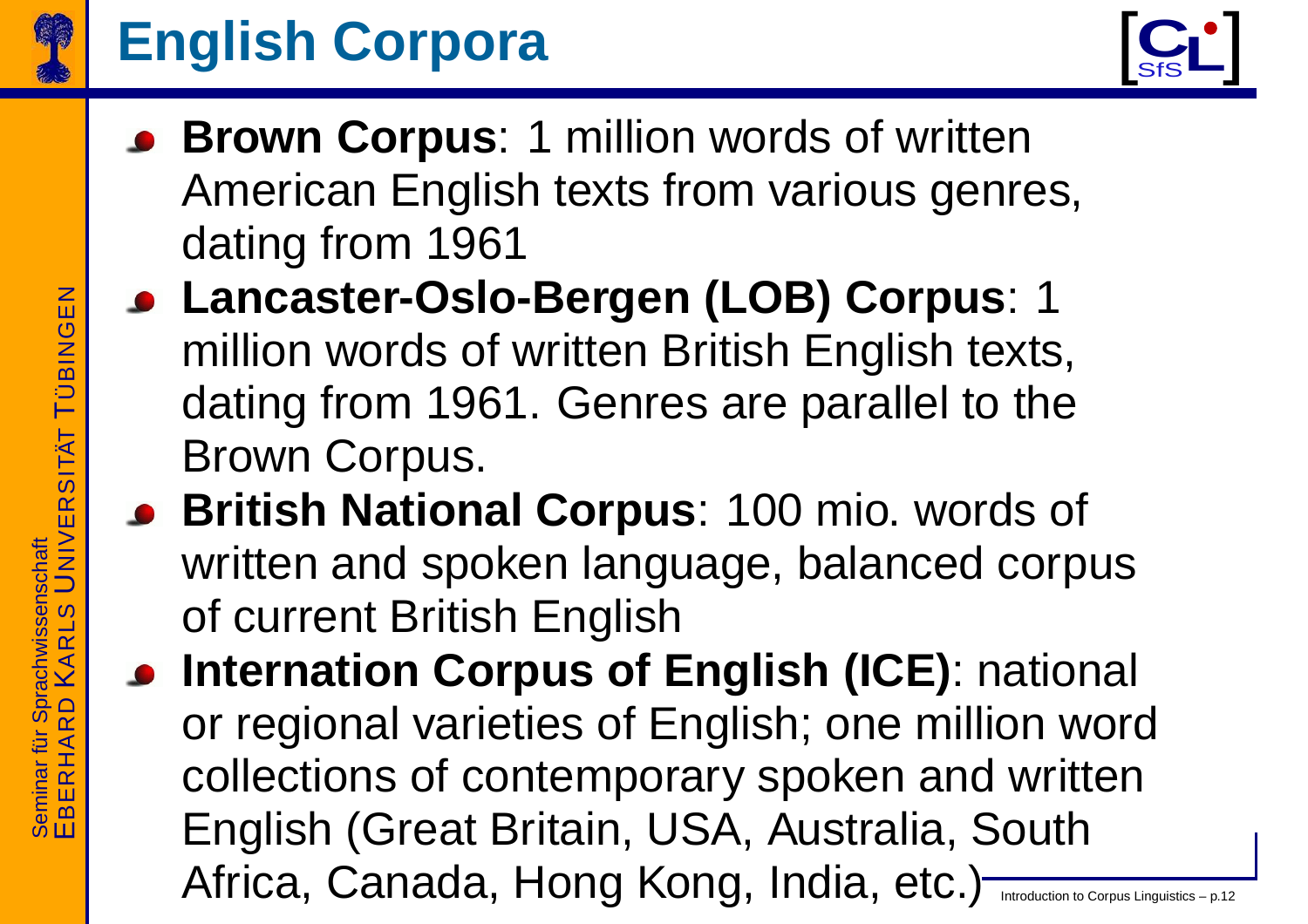

## **Non-English Corpora**



- **IPI PAN Polish Corpus**: 300 mio. words
- **Czec h National Corpus**: 100 mio. words
- **Hungarian National Corpus**: 80 mio. words
- **Croatian National Corpus**: 30 mio. words
- **Hellenic National Corpus**: 20 mio. words
- **METU Turkish Corpus**: 10 mio. words

.. .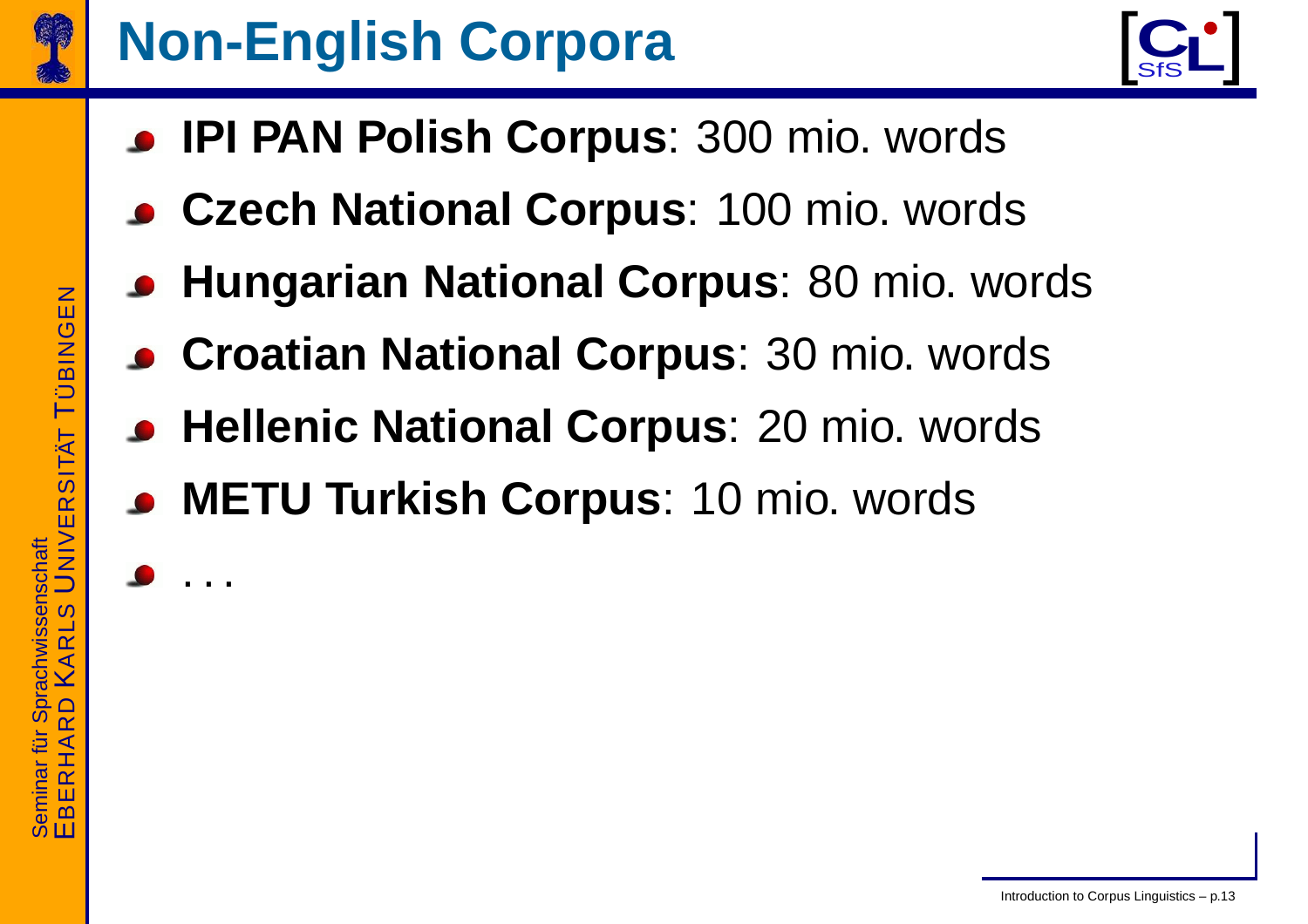

#### **Parallel Corpora**



- **MULTEXT-East**: for Bulgarian, Croatian, Czech, English, Estonian, Hungarian, Lithuanian, Resian, Romanian, Russian, Slo vene, and Serbian. For most languages: Orwell' s 1984.
- **Hansar d Corpus**: from the official records (Hansards) of the 36th Canadian Parliament [1997-2000], 3 mio. words
- **Europarl**: extracted from the proceedings of the European Parliament; includes versions in 11 European languages: Romanic (French, Italian, Spanish, Portuguese), Germanic (English, Dutch, German, Danish, Swedish), Greek and Finnish. Ca. 20 mio. words.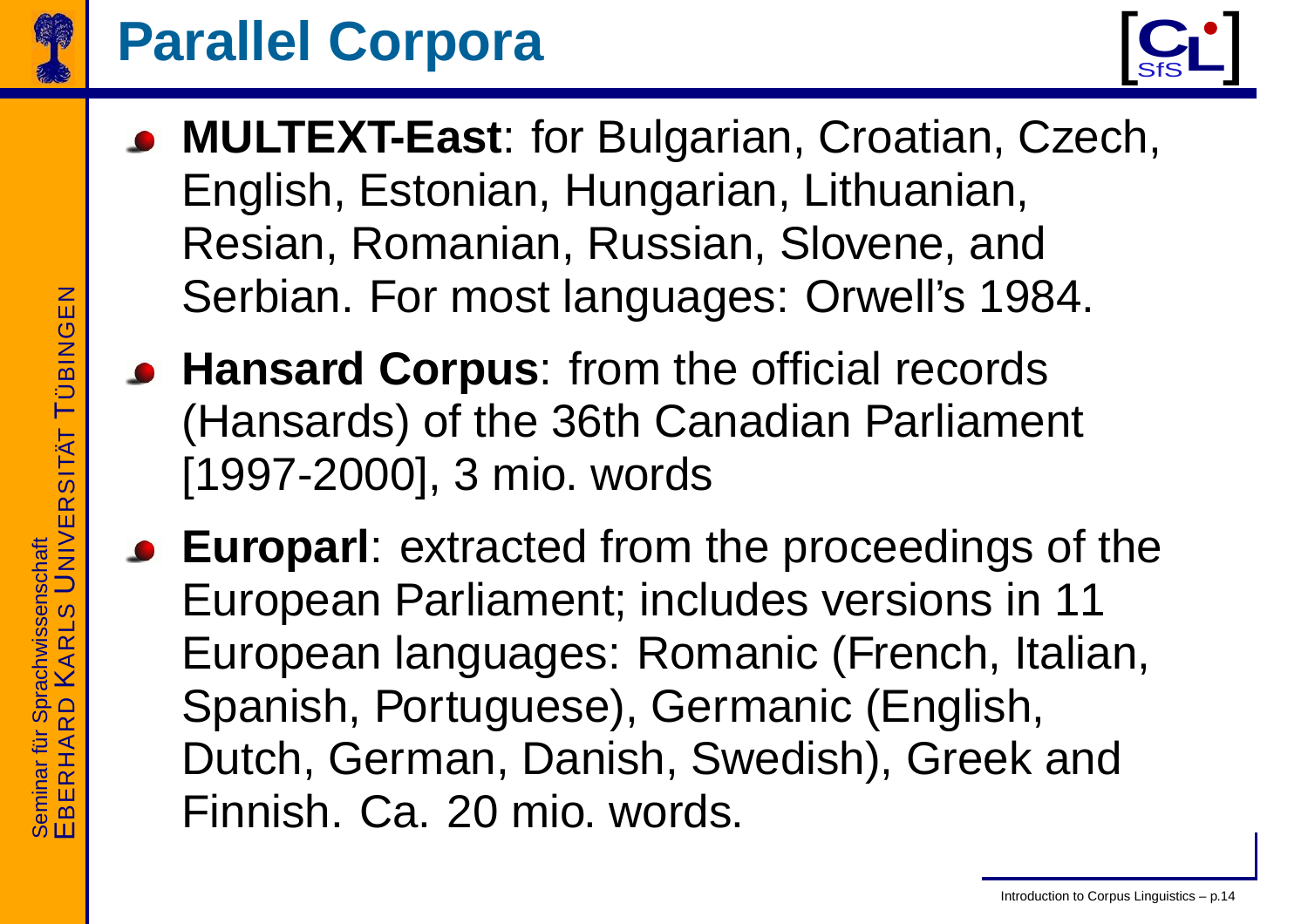



Annotation guidelines are needed in order to facilitate the accessibility and reusability of corpus resources.

#### Minimal information:

- authorship of the source document
- authorship of the annotated document
- **language of the document**
- character set and character encoding used in the corpus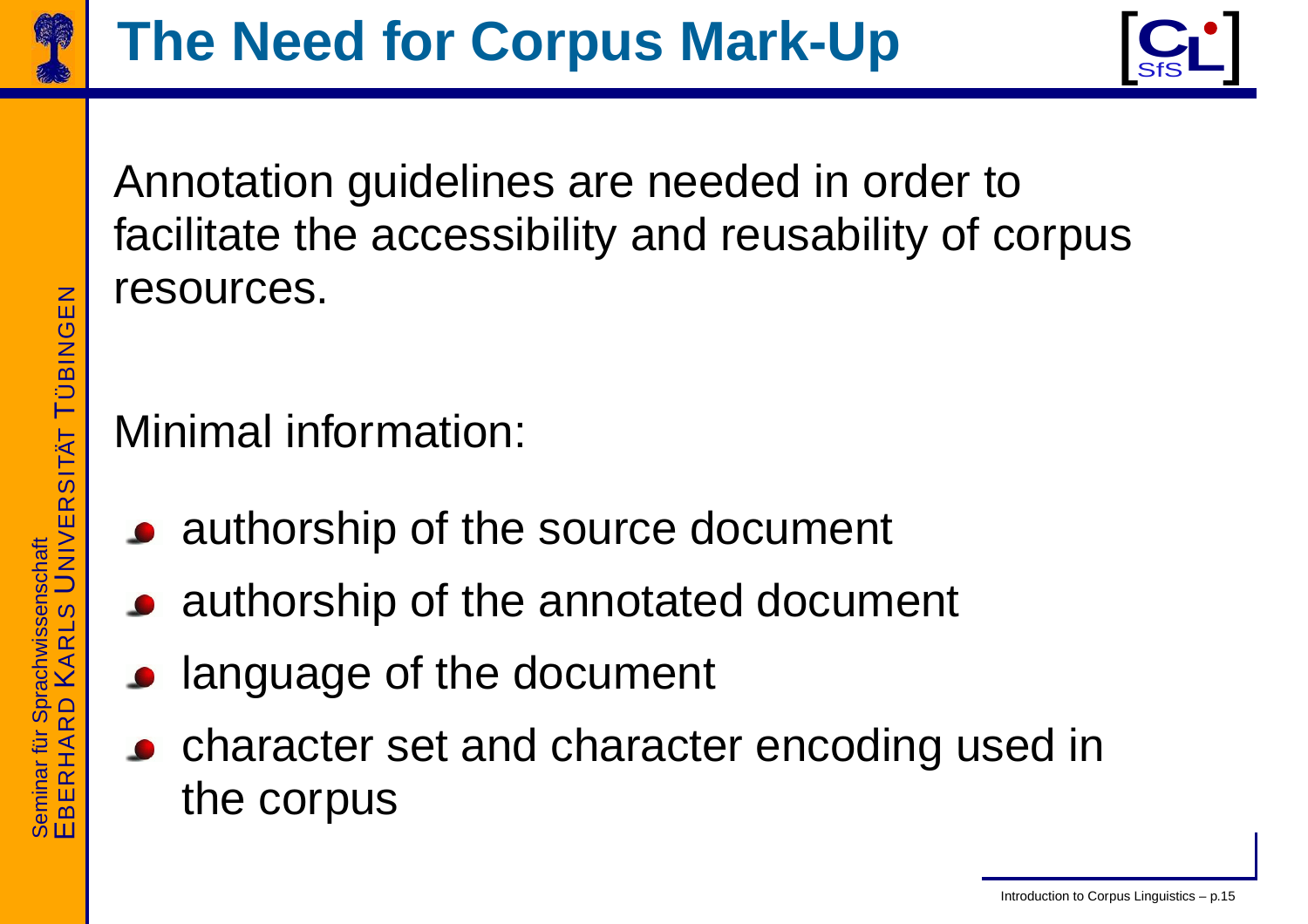

#### **Leech' s Seven Maxims of Annotation** [ **C**SfS**L**]<br>!

- 1. It should be possible to remove the annotation from an annotated corpus in order to revert to the r a w corpus.
- 2. It should be possible to extract the annotations b y themselves from the text. This is the flip side of maxim 1. Taking points 1. and 2. together, the annotated corpus should allo w the maximum flexibility for manipulation by the user.
- 3. The annotation scheme should be based on guidelines which are a vailable to the end user.
- 4. It should be made clear ho w and b y whom the annotation was carried out.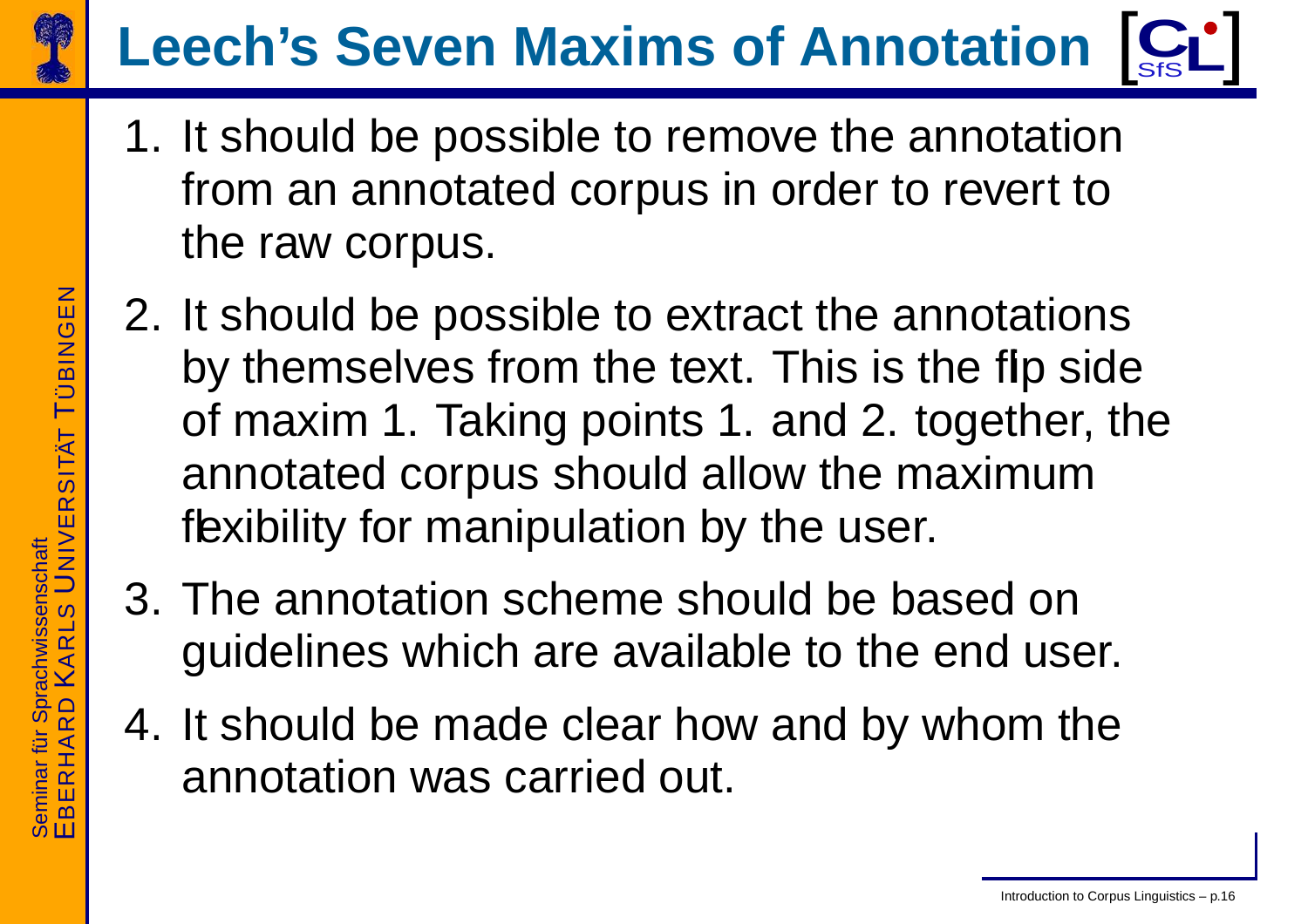



- 5. The end user should be made aware that the corpus annotation is not infallible, but simply <sup>a</sup> potentially useful tool.
- 6. Annotation schemes should be based as far as possible on widely agreed and theory-neutral principles.
- 7. No annotation scheme has the <sup>a</sup> priori right to be considered as <sup>a</sup> standard. Standards emerge through practical consensus.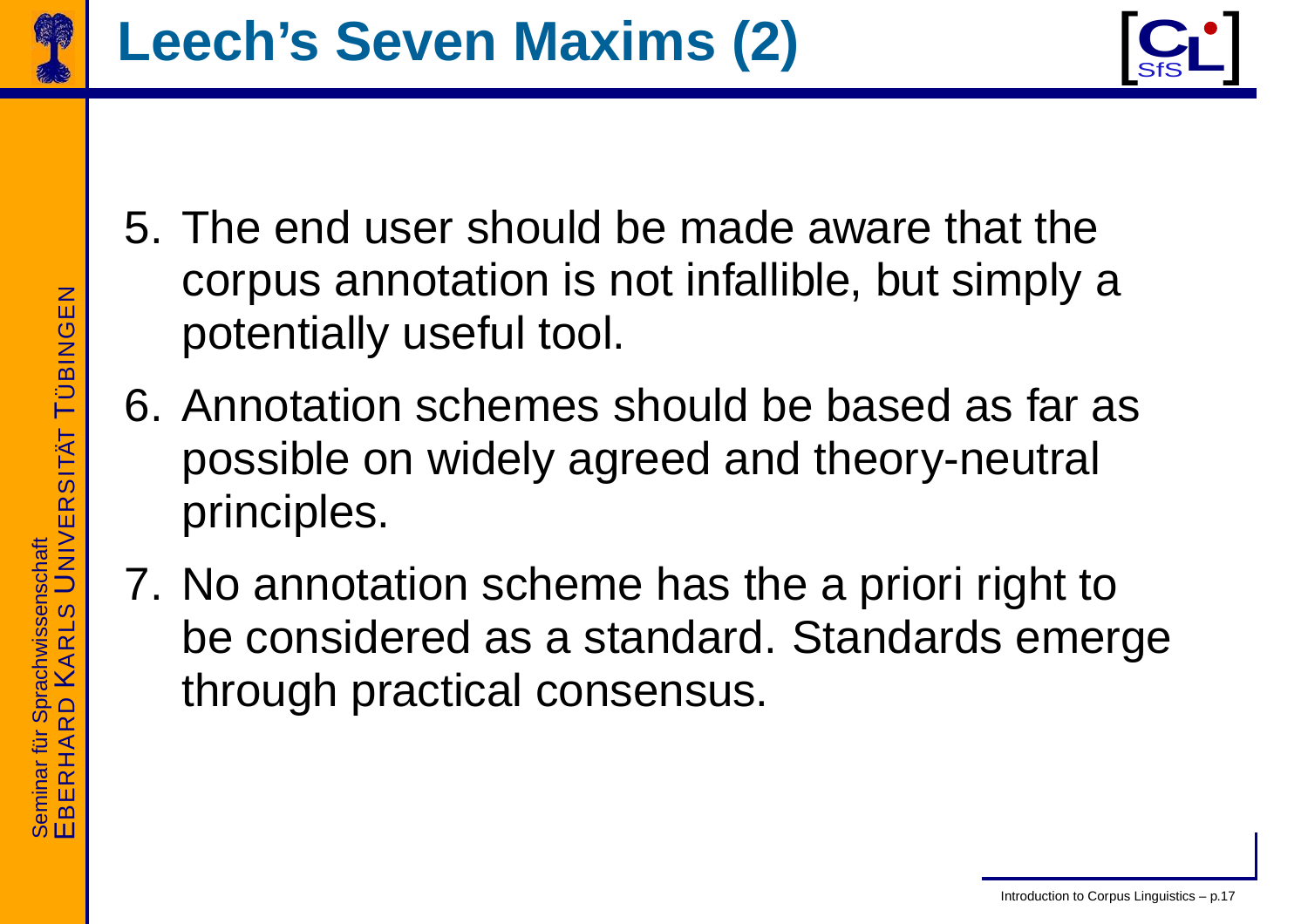

# **Text Encoding Initiative (TEI)**



- project sponsored b y the Association for Computational Linguistics, the Association for Literar y and Linguistic Computing, and the Association for Computers in the Humanities
- **encoding guidelines** 
	- link: [http://www.tei](http://www.tei-c.org)-c.org
	- define ho w documents should be mar ked-up with the mark-up language SGML (or more recently XML)

Introduction to Corpus Linguistics – p.18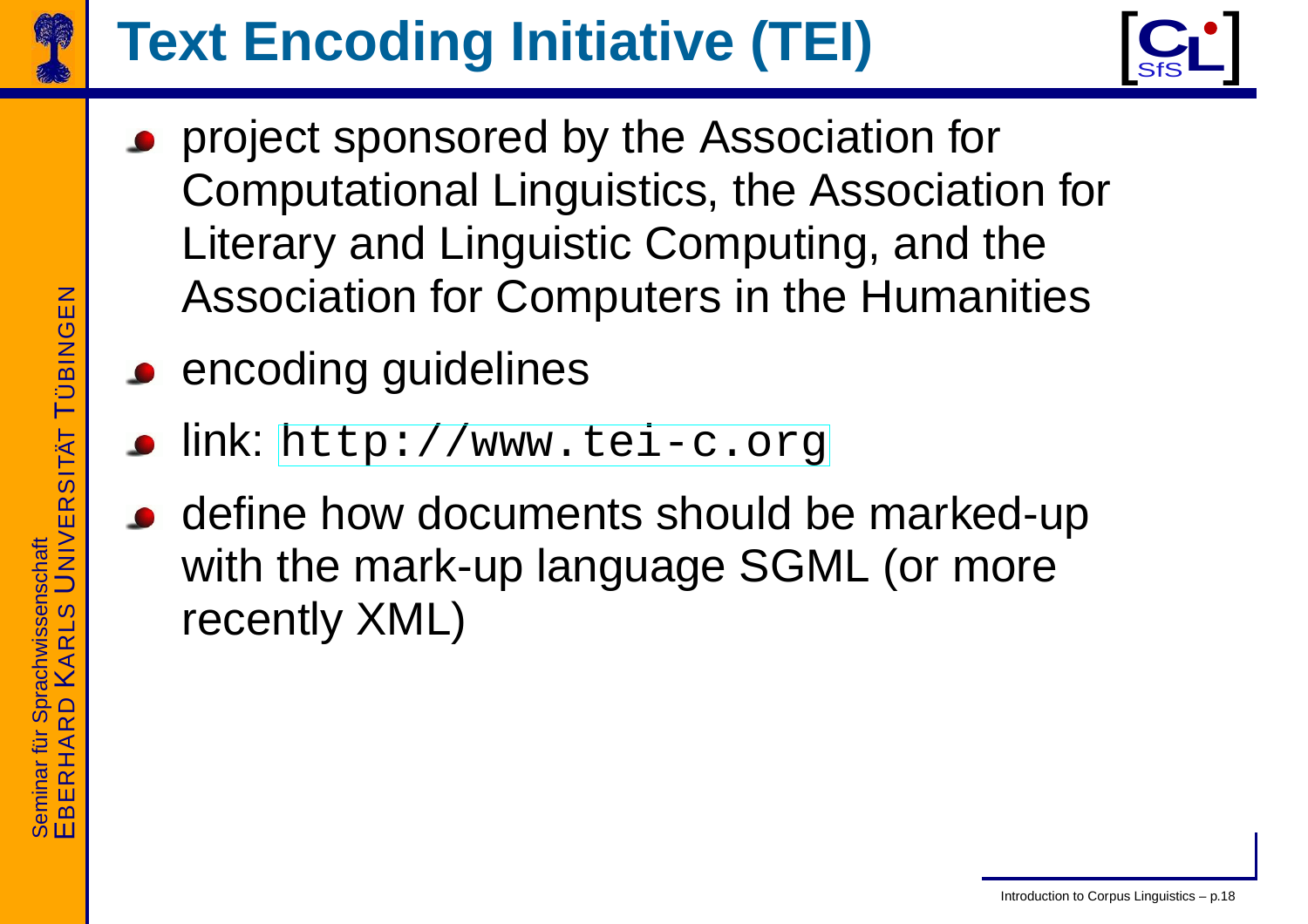

#### **XML**



- XML: Extensible Markup Language
- similar to HTML
- has no fixed "semantics": user defines what tags mean
- recognized as international ISO standard
- formally verifiable via document type definitions (DTD)
- tools available for editing, displaying, querying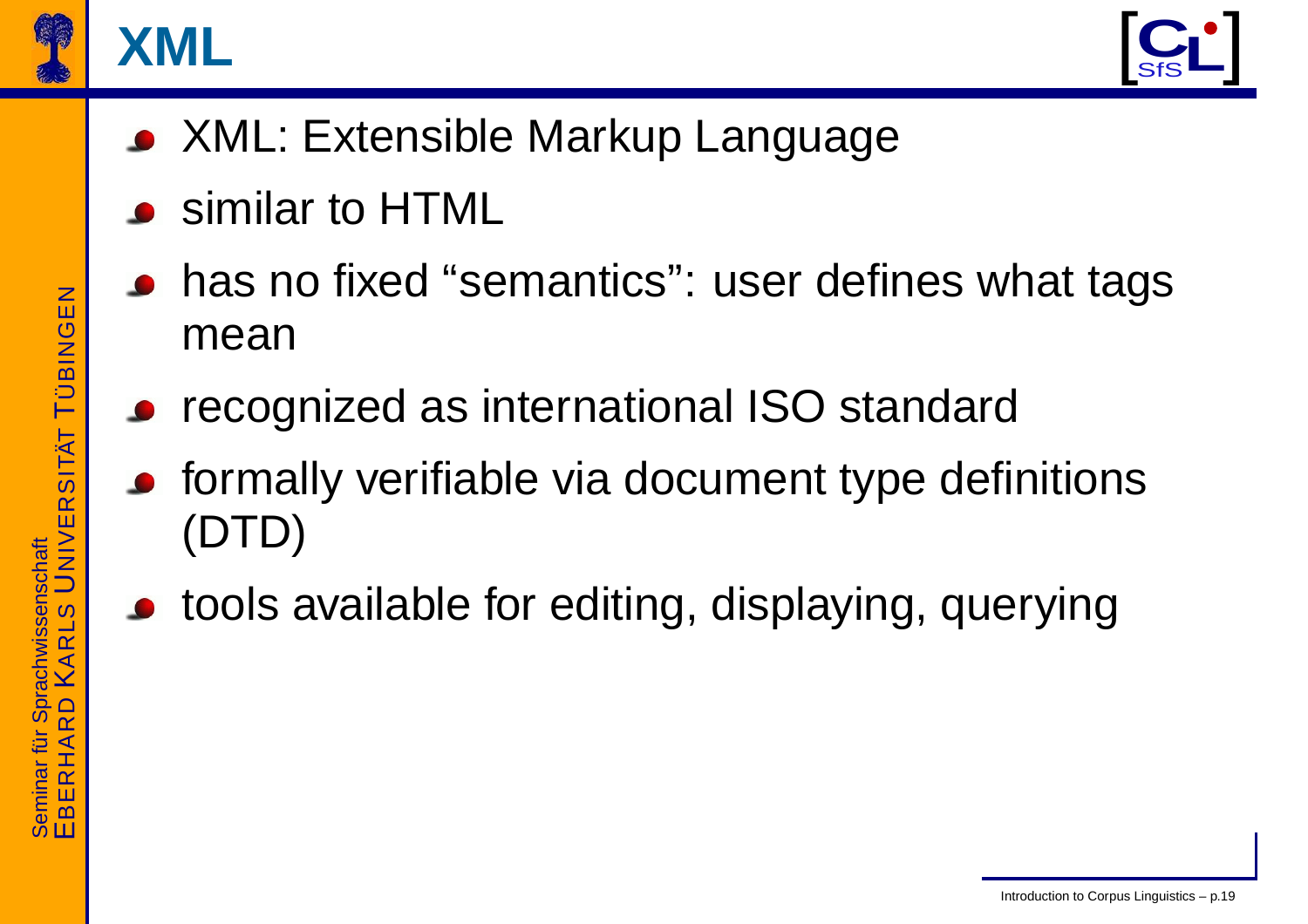

# $XML$  – **Example**  $\begin{bmatrix} \mathbf{C_1}^{\bullet} \end{bmatrix}$

#### <CATALOG>



 $$ 

<TITLE>Empire Burlesque</TITLE>

<ARTIST>Bob Dylan</ARTIST>

<COUNTRY>USA</COUNTRY>

<COMPANY>Columbia</COMPANY>

<PRICE>10.90</PRICE>

<YEAR>1985</YEAR>

 $\langle$  /CD $\rangle$ 

 $$ 

<TITLE>Greatest Hits</TITLE> <ARTIST>Dolly Parton</ARTIST> <COUNTRY>USA</COUNTRY> <COMPANY>RCA</COMPANY> <PRICE>9.90</PRICE> <YEAR>1982</YEAR>  $\langle$  /CD>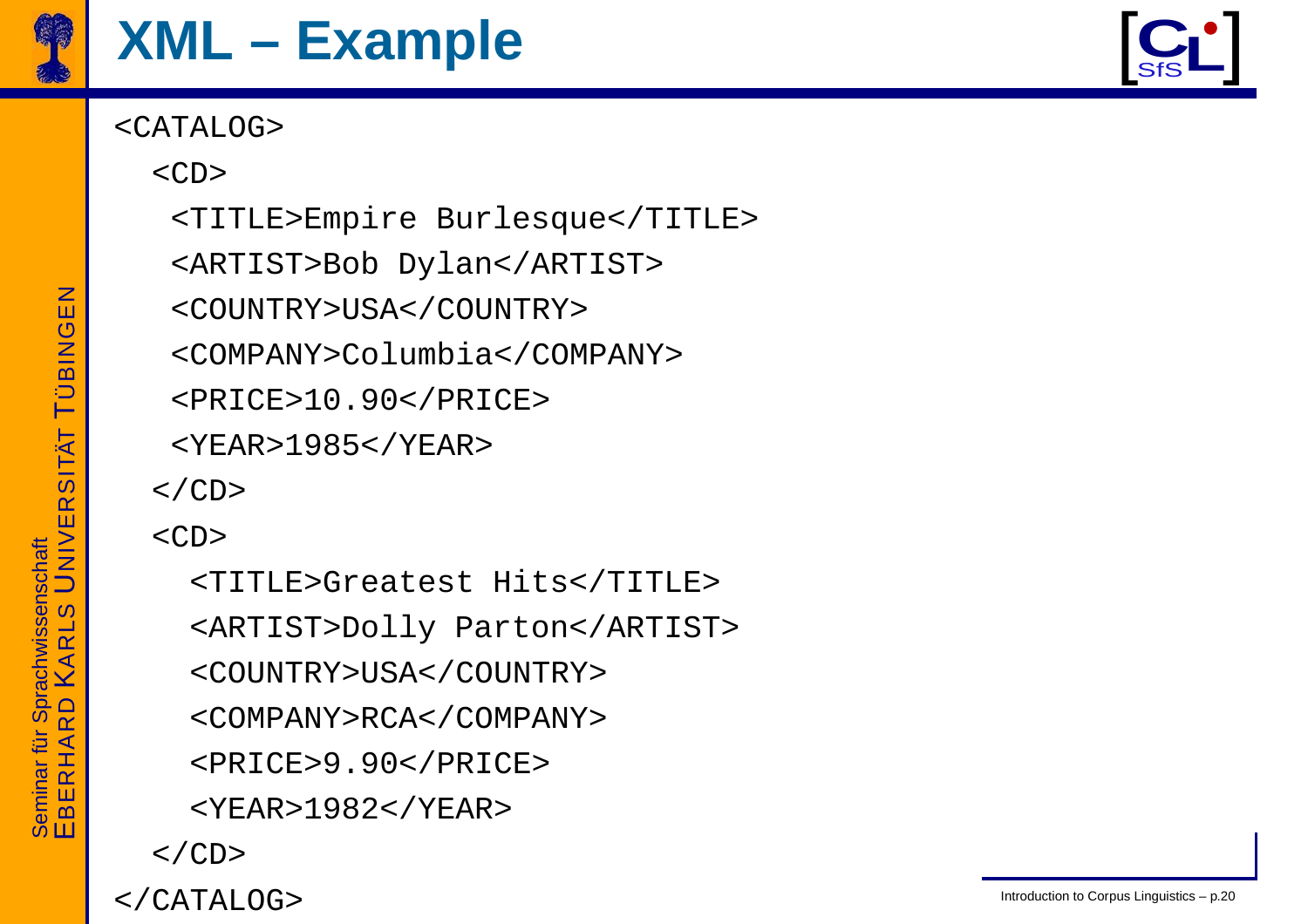



Each text that is conform with the TEI guidelines consists of two parts– <sup>a</sup> header and the text itself.

The header contains information such as:

- author, title, and date
- the edition or publisher used in creating the machine-readable text
- information about the encoding practices adopted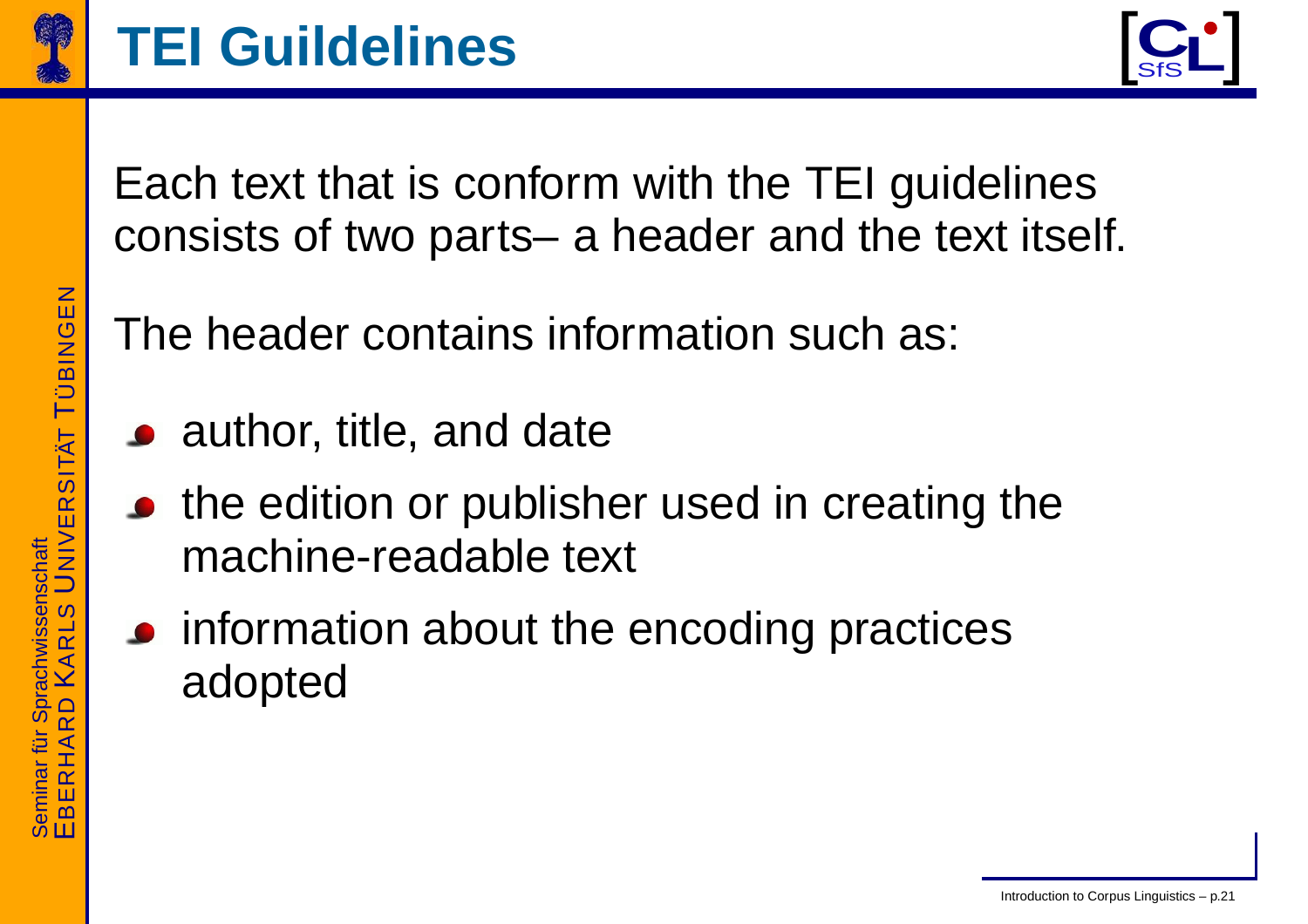



```
<text><body>
<div type=BODY>
<div type="Q">
<head>Subject: The staffing in the Commission of the European Communities
</head>
<p>Can the Commission say:</p>
<p>1. how many temporary officials are working at the Commission?</p>
<p>2. who they are and what criteria were used in selecting them?</p>
\langlediv\rangle<div type="R">
<head>Answer given by <name type=PERSON><abb
r rend=TAIL-SUPER>Mr</ABBR>
Cardoso
e Cunha</name> on behalf of the Commission <date>(22 September
1992)</date></head>
<p>1 and 2. The Commission will send tables showing the number of temporary
staff working for the Commission directly to the Honourable Member and to
Parliament's Secretariat.</p>
</div></div></body></text>
```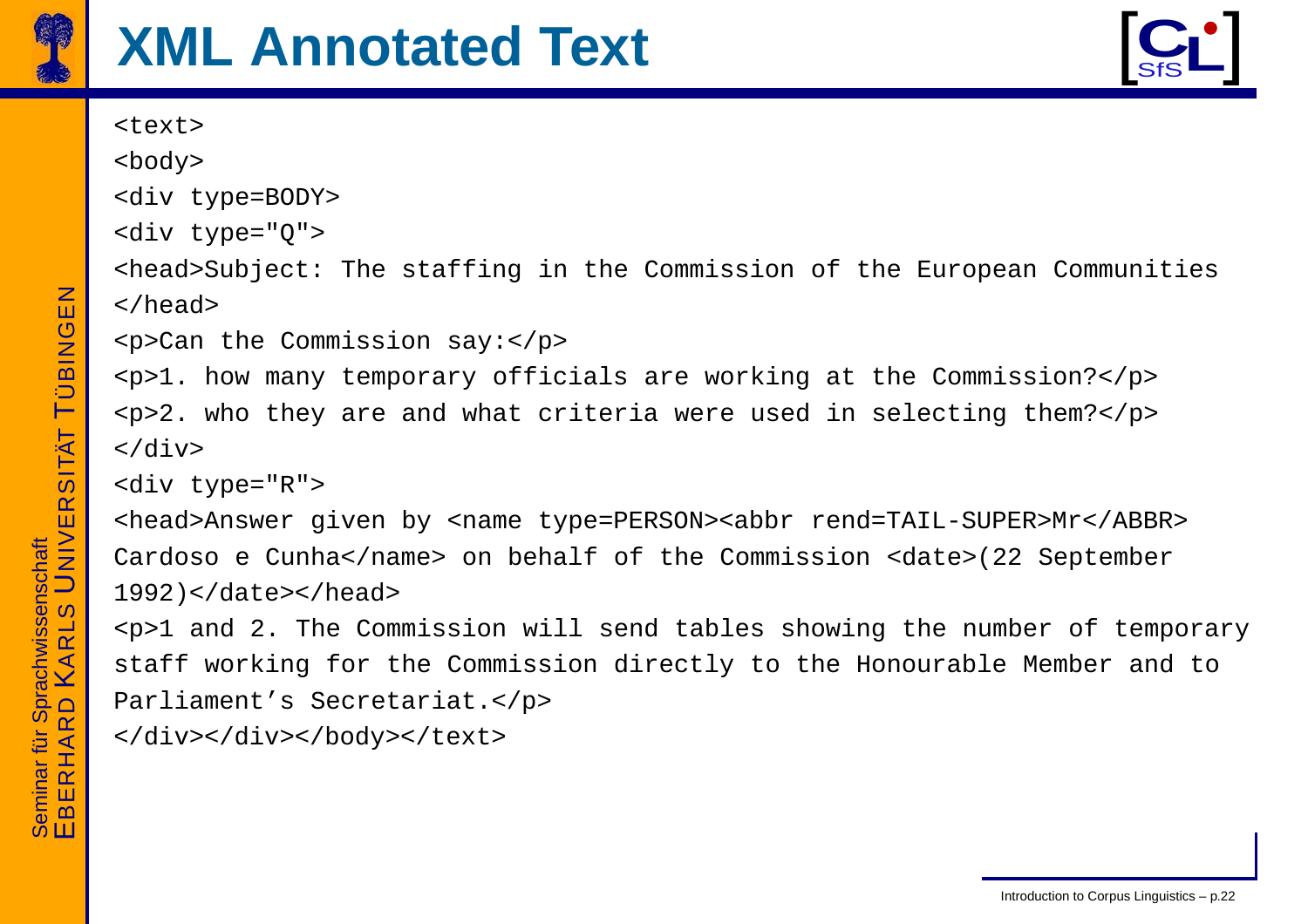

# **Levels of Linguistic Annotation**



- morphological annotation (e.g. inflection, derivation, compounding)
- morpho-syntactic annotation: part-of-speech (POS) tagging
- syntactic annotation (e.g. named entities, phrasal chunking, full syntactic analysis)
	- semantic annotation (e.g. word-sense disambiguation, anaphor a and coreference resolution, information structure)
- discourse annotation (e.g. dialog turns, speech acts)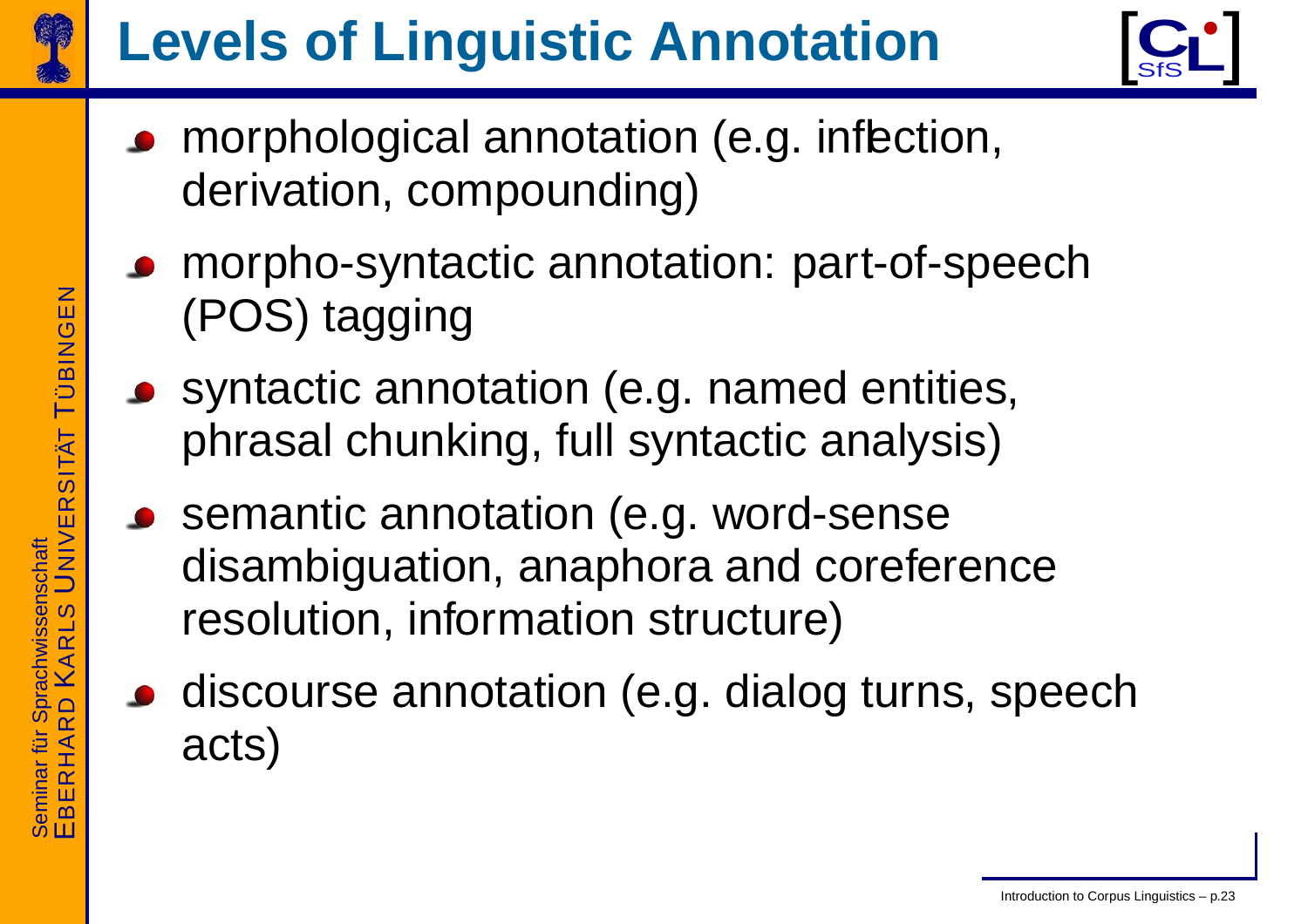

## **Wh y Do W e Need Annotation?**



- **•** for training NLP tools
- for finding examples
	- what is the plural form of  $f {\tt ish?}$
	- which nouns can occur as bare nouns, without a determiner?
	- are there subjectless sentences in German? –Yes, e.g. Mir ist kalt. (To me is cold.)
	- is it possible in English to have something between a noun and its modifying relative clause?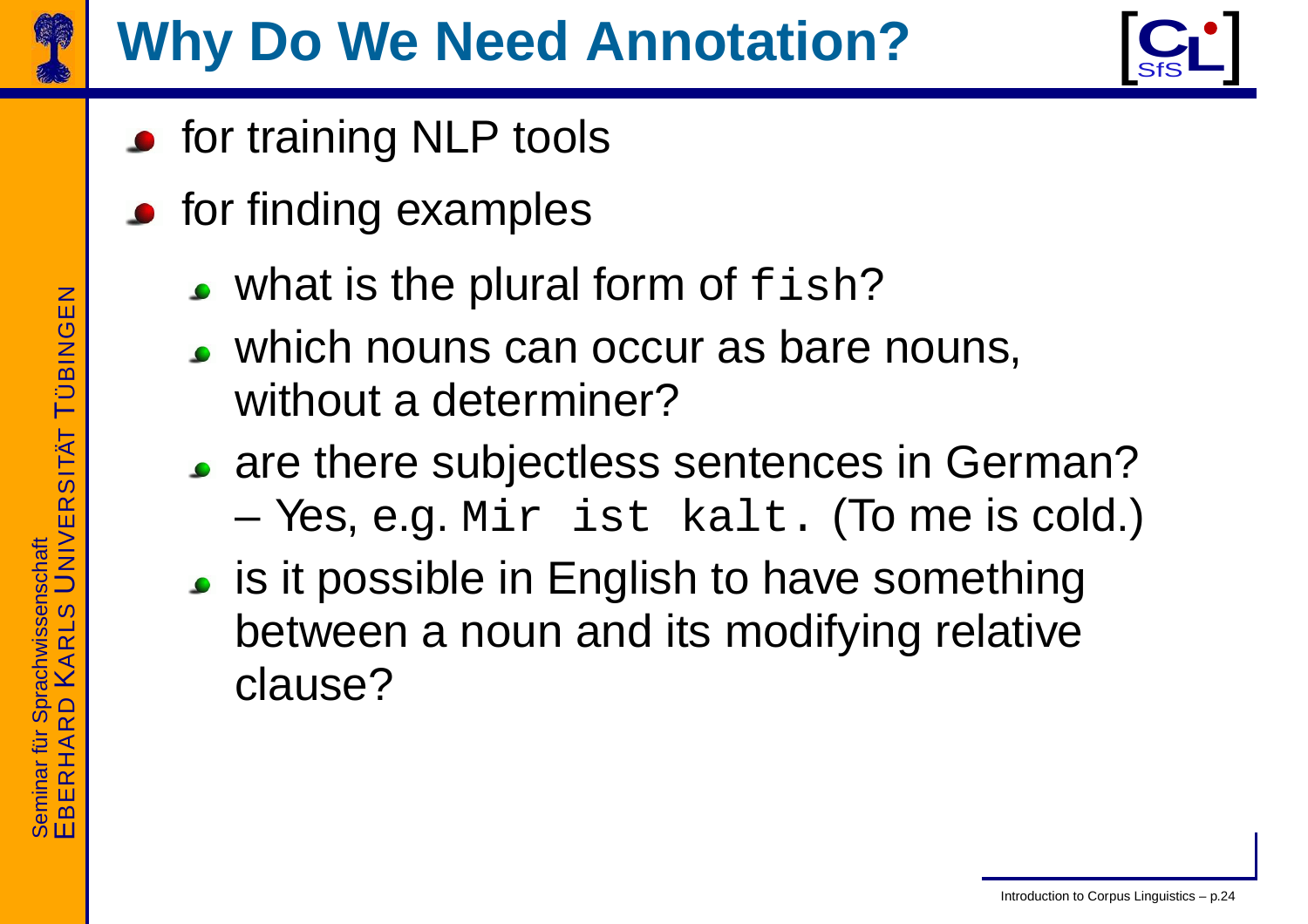



- tokenization
- lemmatization / morphological analysis
- part-of-speech tagging
- named-entity recognition
- **•** partial parsing
- **•** full syntactic parsing
	- semantic and discourse processing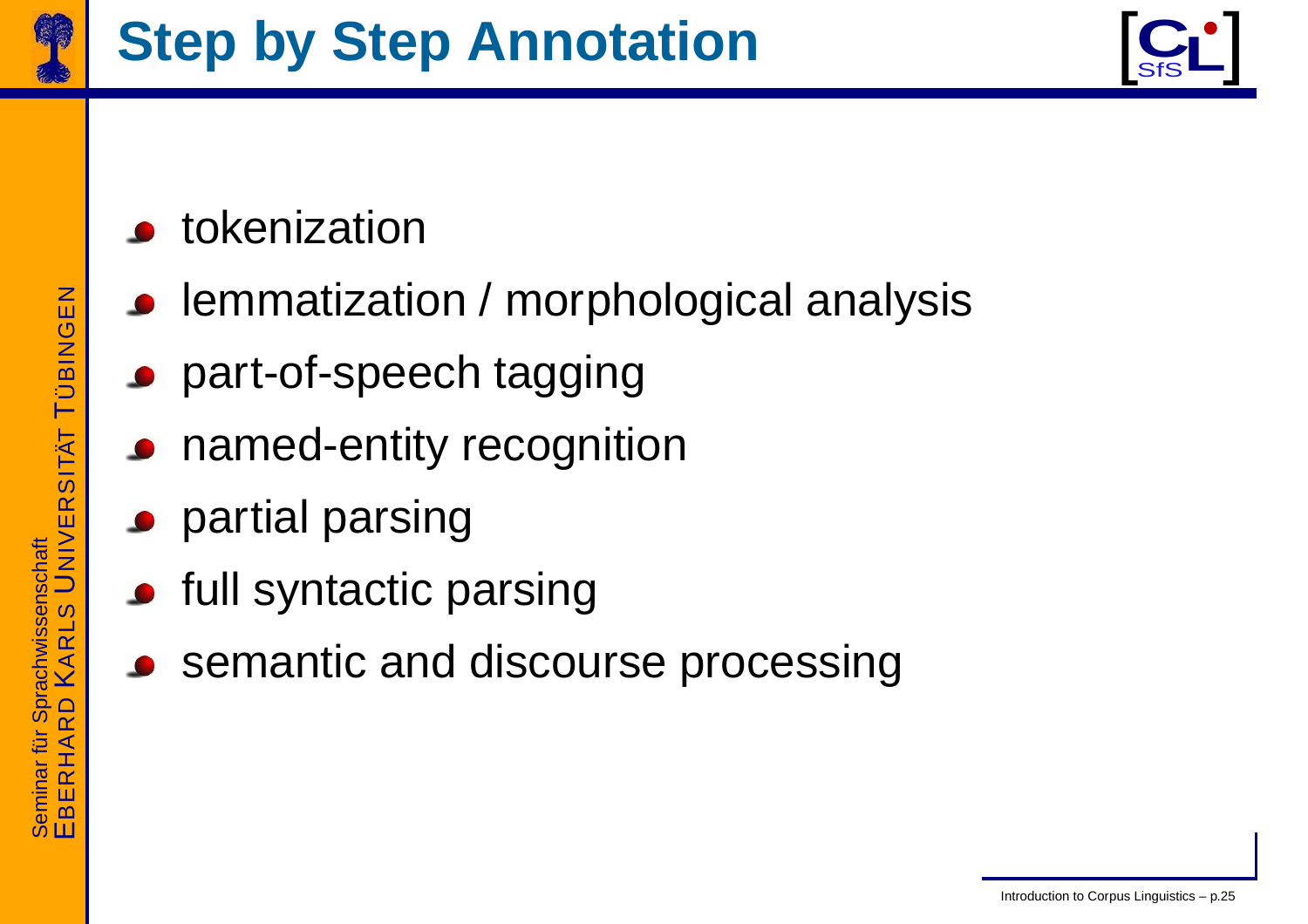

# **Preprocessing the Text: Tokenization**  $\left[\mathbf{C}_\mathbf{S}\right]$

Tokenization refers to the annotation step of dividing the input text into units called tokens.

Each tokens consists of either:

- a morpho-syntactic word
- a punctuation mark or <sup>a</sup> special character (e.g.  $\&$ ,  $\&$ ,  $\%$ )
- a number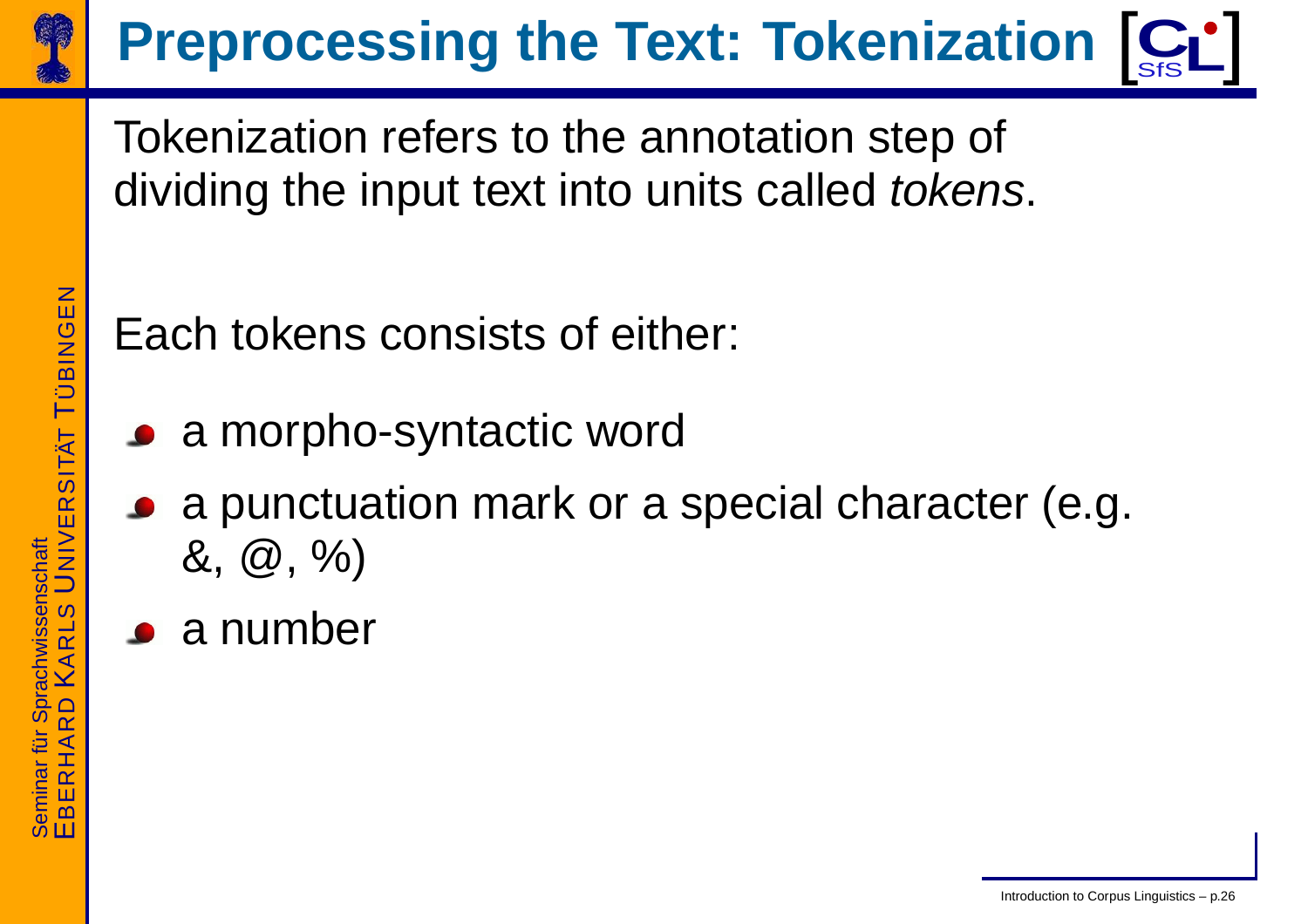



#### before tokenization:

Milton wrote "Paradise Lost." Then his wife dies and he wrote "Paradise Regained."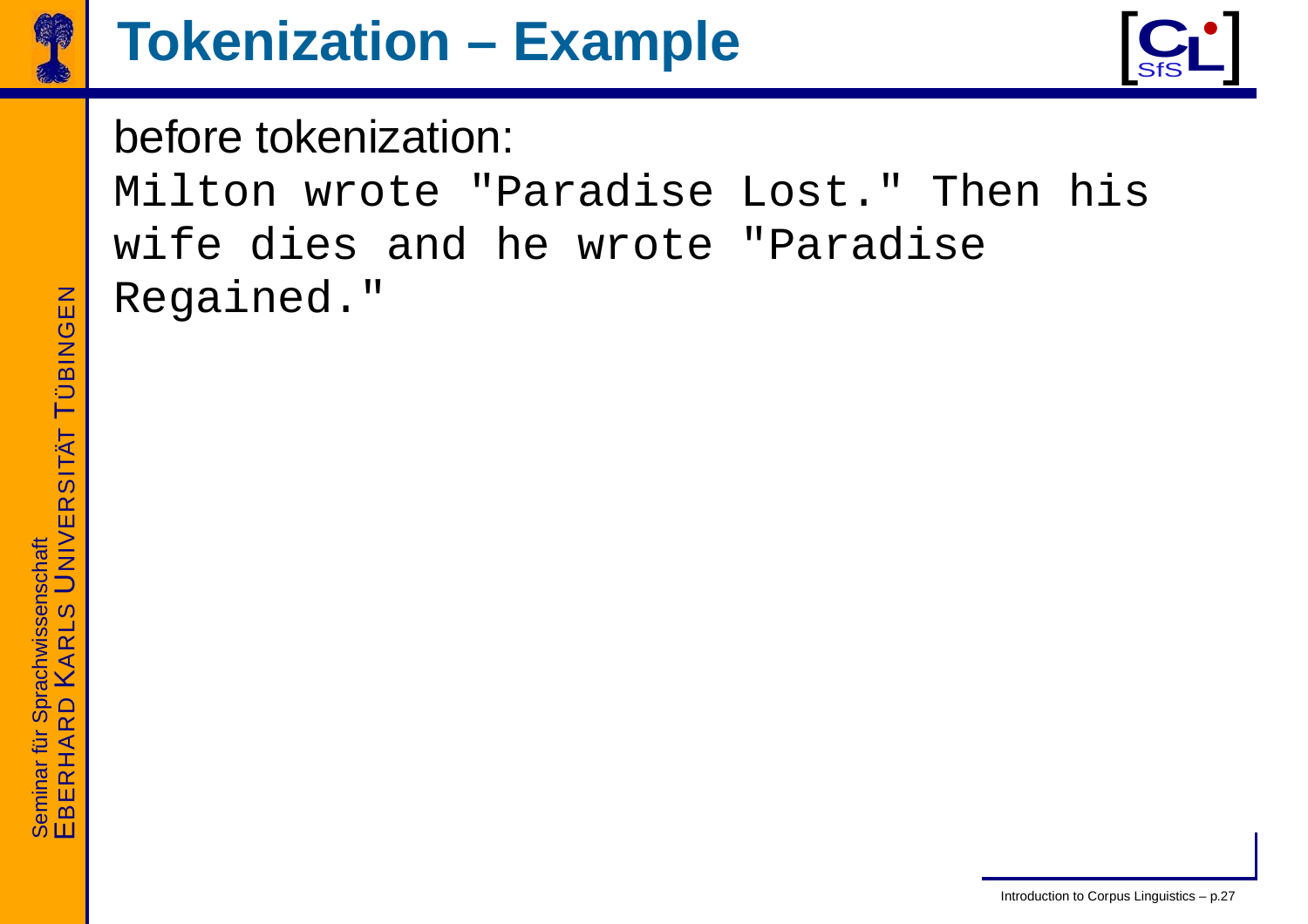



#### before tokenization:

Milton wrote "Paradise Lost." Then his wife dies and he wrote "Paradise Regained."

#### after tokenization:

Milton wrote " Paradise Lost . " Then his wife dies and he wrote " Paradise Regained . "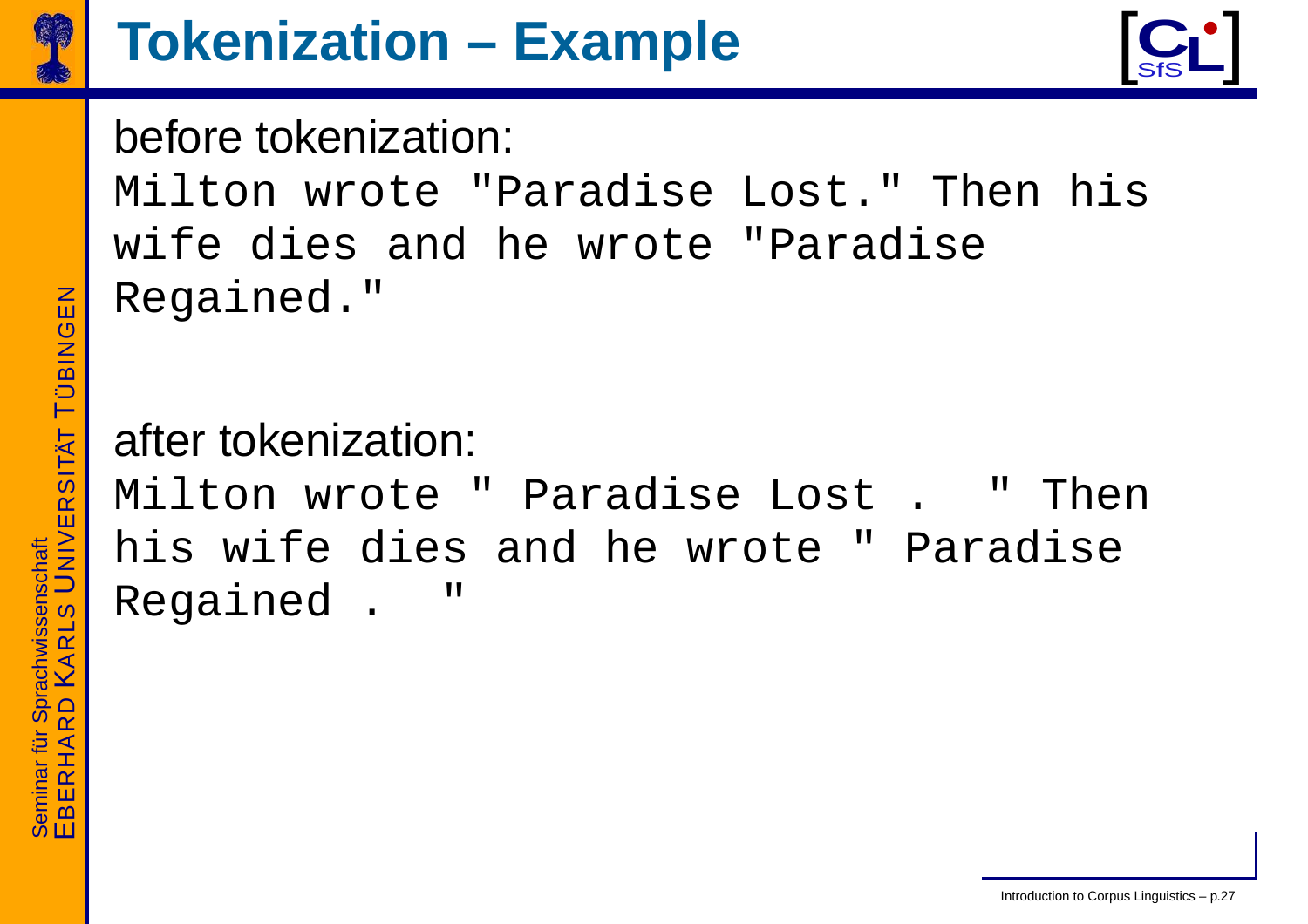

# **Wh y is Tokenization Non-Trivial?**



- **•** disambiguation of punctuation e.g. period can occur inside cardinal numbers, after ordinals, after abbreviations, at end of sentences
	- recognition of comple x words
		- compounds, e.g. bank transfer fee, US-company
		- mergers, e.g. don't, England's, French: t'aime
		- multiwords, e.g. comple x prepositions provided that, in spite of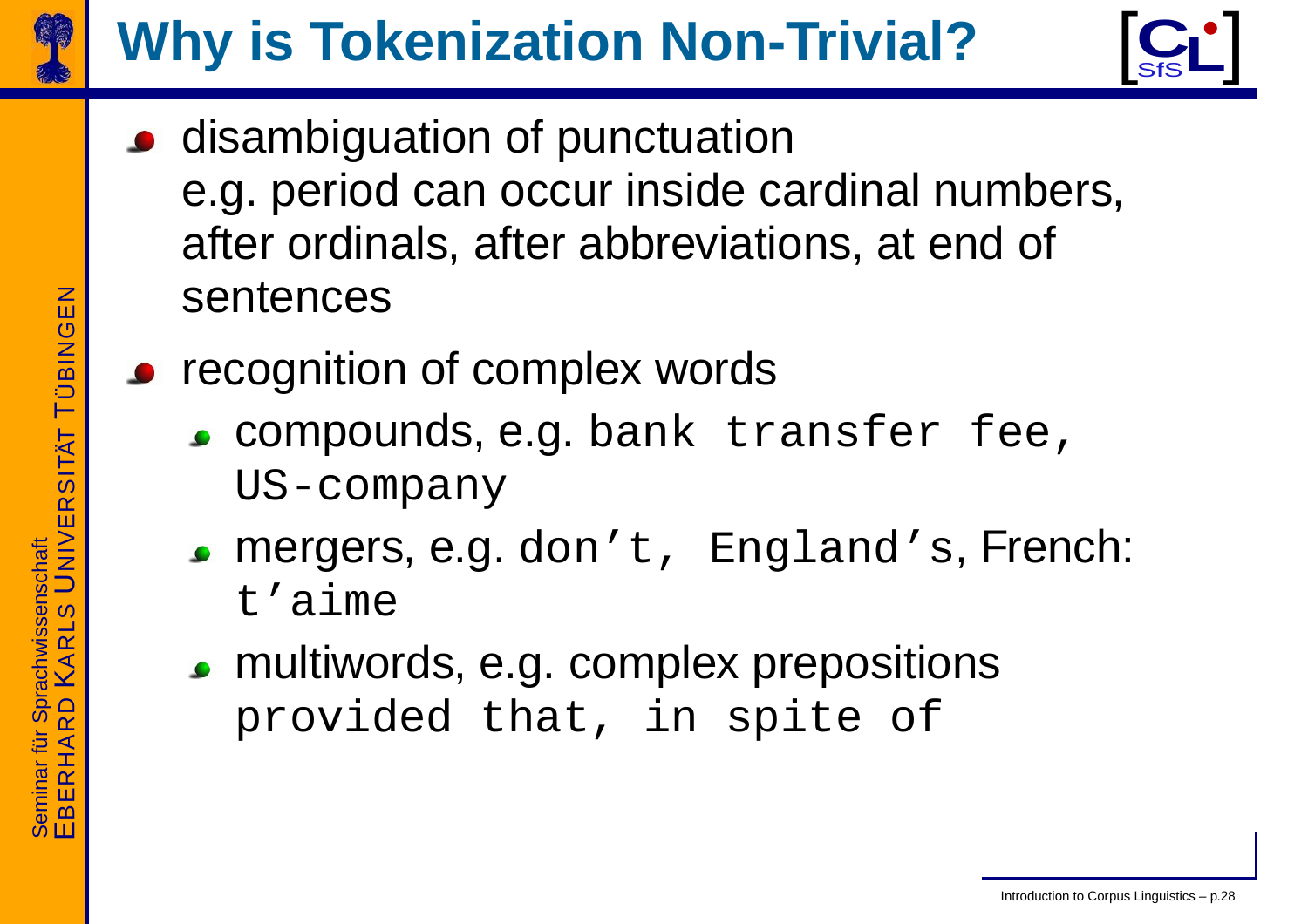

## **Lemmatization**



- refers to the process of relating individual word forms to their citation form (lemma) by means of morphological analysis e.g. stopped  $\Rightarrow$  stop
- provides a means to distinguish between the total number of word tokens and distinct lemmata that occur in a corpus e.g. helps to find all occurrences of buy
	- is indispensable for highly inflectional languages which ha v e a large number of distinct word forms for a given lemma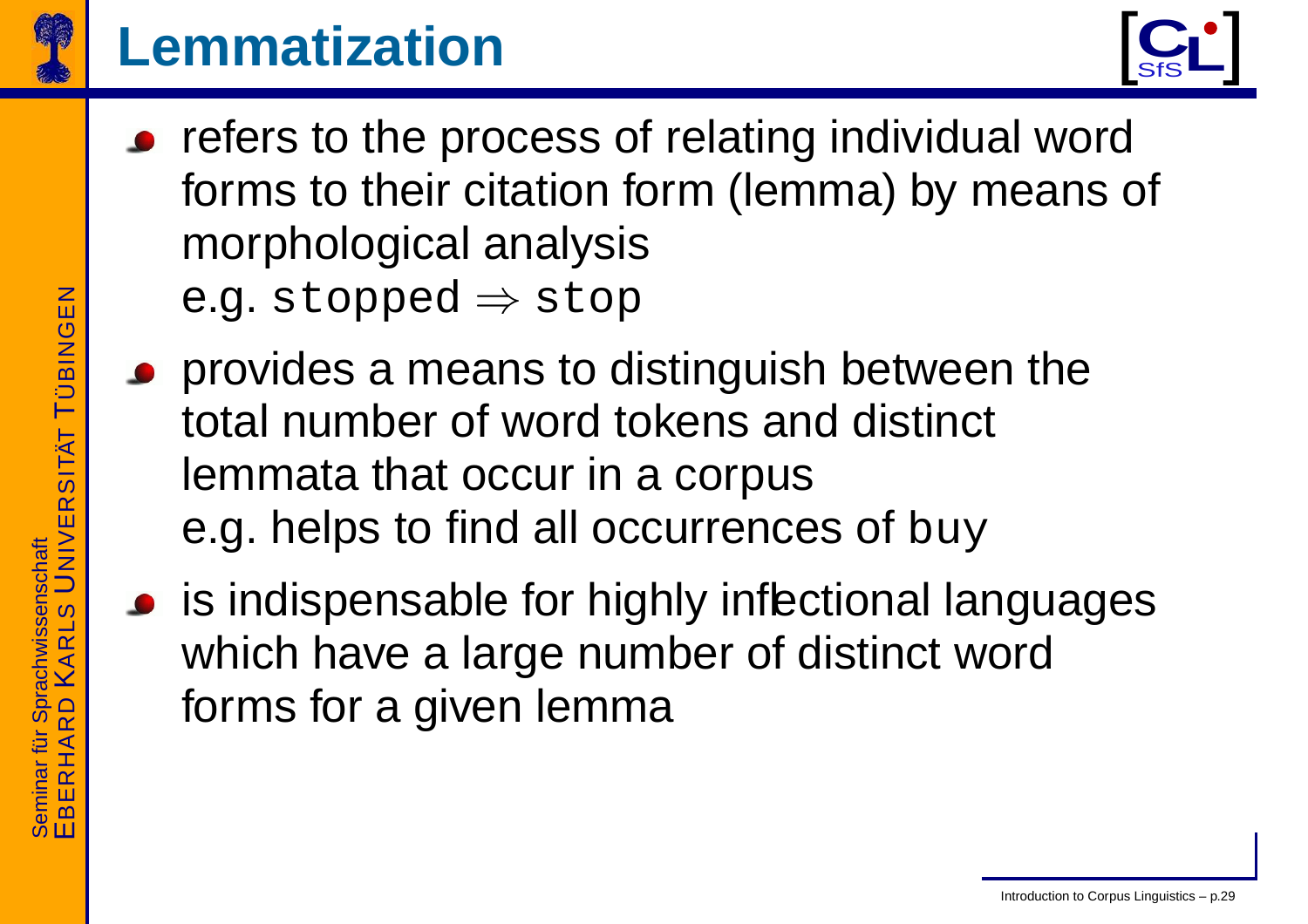

## **Lemmatization - German Example**



| wie | wie | +Adv+Wh+#lex+COWIE            |
|-----|-----|-------------------------------|
| wie | wie | +Conj+Coord+#lex+COWIE        |
| wie | wie | +Conj+Subord+#lex+COWIE       |
|     |     |                               |
| sie | sie | $+Pron+Pers+3P+P1+Fem+Nom+#1$ |

+Pron+Pers+3P+Sg+Fem+Nom+#lex+PERSPRO sie sie

offenbar offenbaren +Verb+Imp+2P+Sq+#lex+VVFIN offenbar offenbar +Adj+Pos+Pred+#lex+ADJD

gedacht gedenken +Verb+PPast+#lex+VVPP gedacht dachen +Verb+PPast+#lex+VVPP gedacht denken +Verb+PPast+#lex+VVPP

+Verb+Indc+3P+Sg+Pres+#lex+VAFIN haben hat

ex+PERSPRO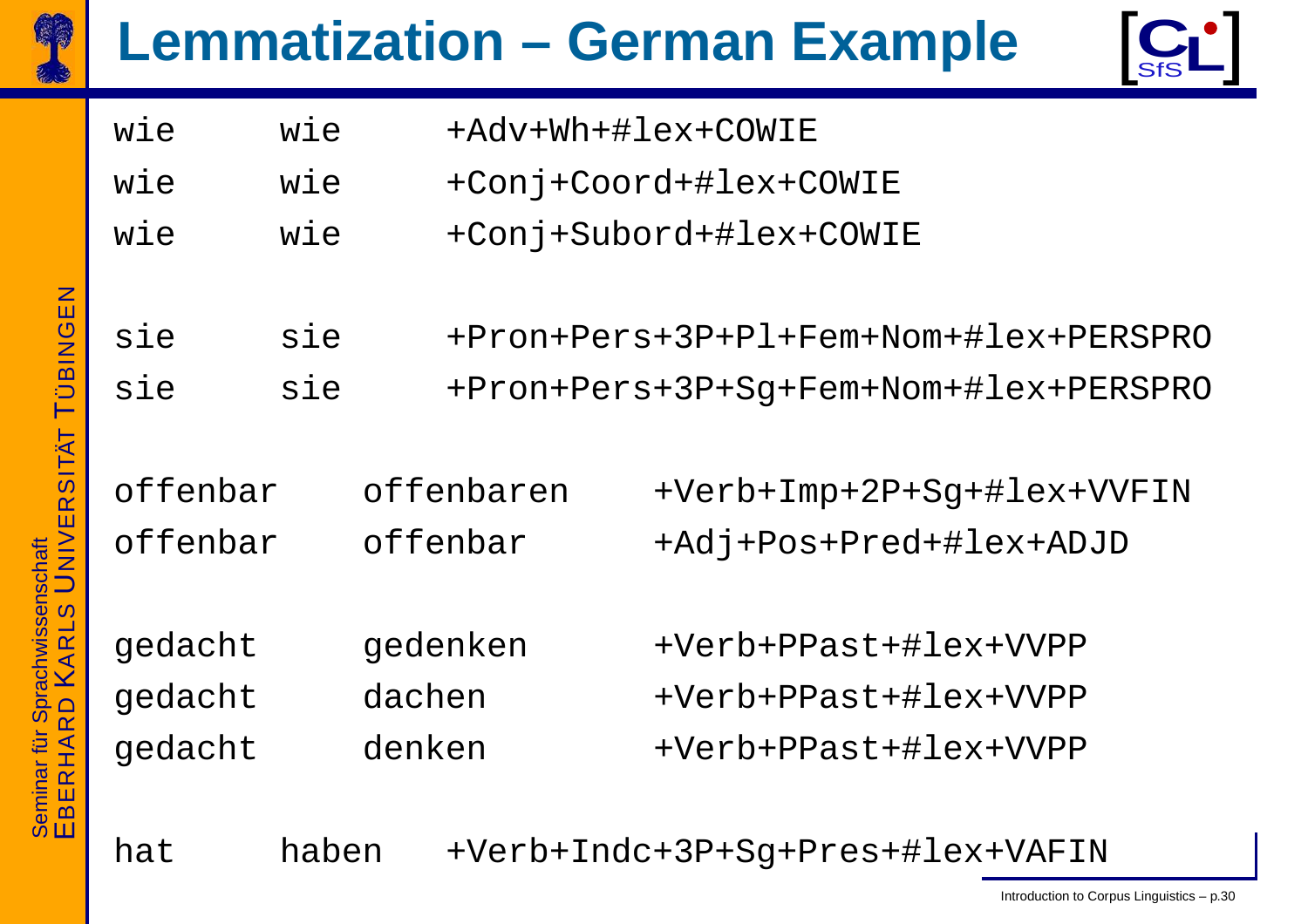



• XEROX Morphological Analyzer:

comprehensive morphological analyzers for many languages including English, French, Dutch, German, Hungarian, Italian, Portuguese, Czech, Danish, Finnish, Norwegian, Polish, Russian, Turkish.

link: http://www.xrce.xerox.com/competencies/ content-analysis/toolhome.en.html

• Lingsoft: morphological anylyzers for English, Danish, German, Swedish, and Finnish link: http://www.lingsoft.fi/demos.html